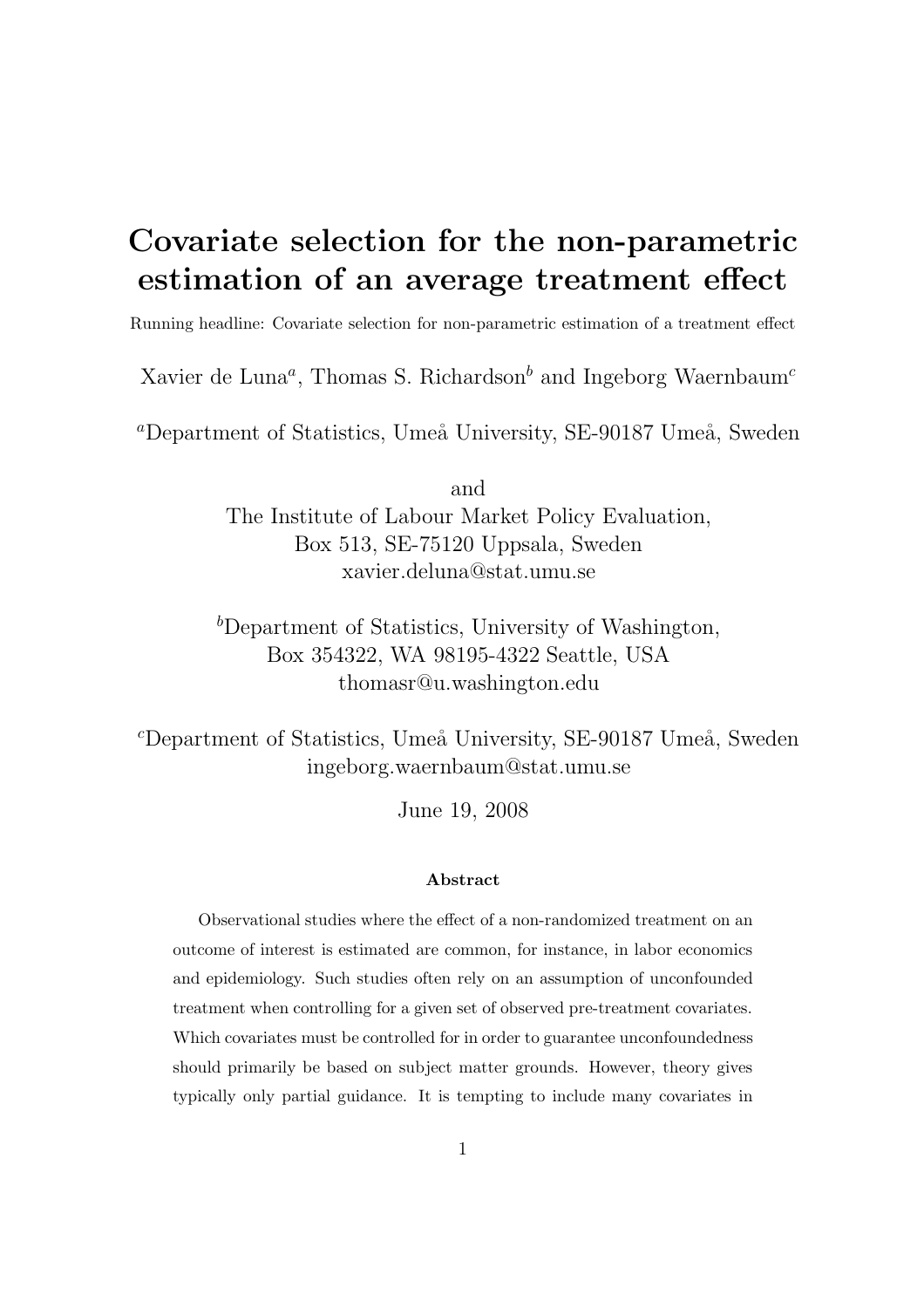the controlling set to try to make realistic the assumption of an unconfounded treatment. In this paper we show that including unnecessary covariates is suboptimal when the effect of a binary treatment is estimated non-parametrically. For instance, when using  $\sqrt{n}$ -consistent estimator a loss of efficiency may result from using covariates that are irrelevant for the unconfoundedness assumption. Moreover, bias may dominate the variance when many covariates are used. Embracing the Neyman-Rubin model typically used in conjunction with nonparametric estimators of treatment effects, we characterize subsets from the original reservoir of covariates, which are sufficient to condition on for the treatment assignment to be unconfounded. We define a set of covariates as minimal when the treatment ceases to be unconfounded given any proper subset of the minimal set of covariates. We provide a general sufficient condition to show minimality of certain subsets of covariates that are defined in the paper. These subsets of covariates are, moreover, shown to be identified under mild assumptions. Finally, we study with simulations the finite sample properties of a matching and an inverse probability weighting estimator based on data-driven selected sets covariates.

Key words: Graphical models, minimal sets of covariates, marginal coordinate hypothesis, Neyman-Rubin model, unconfoundedness.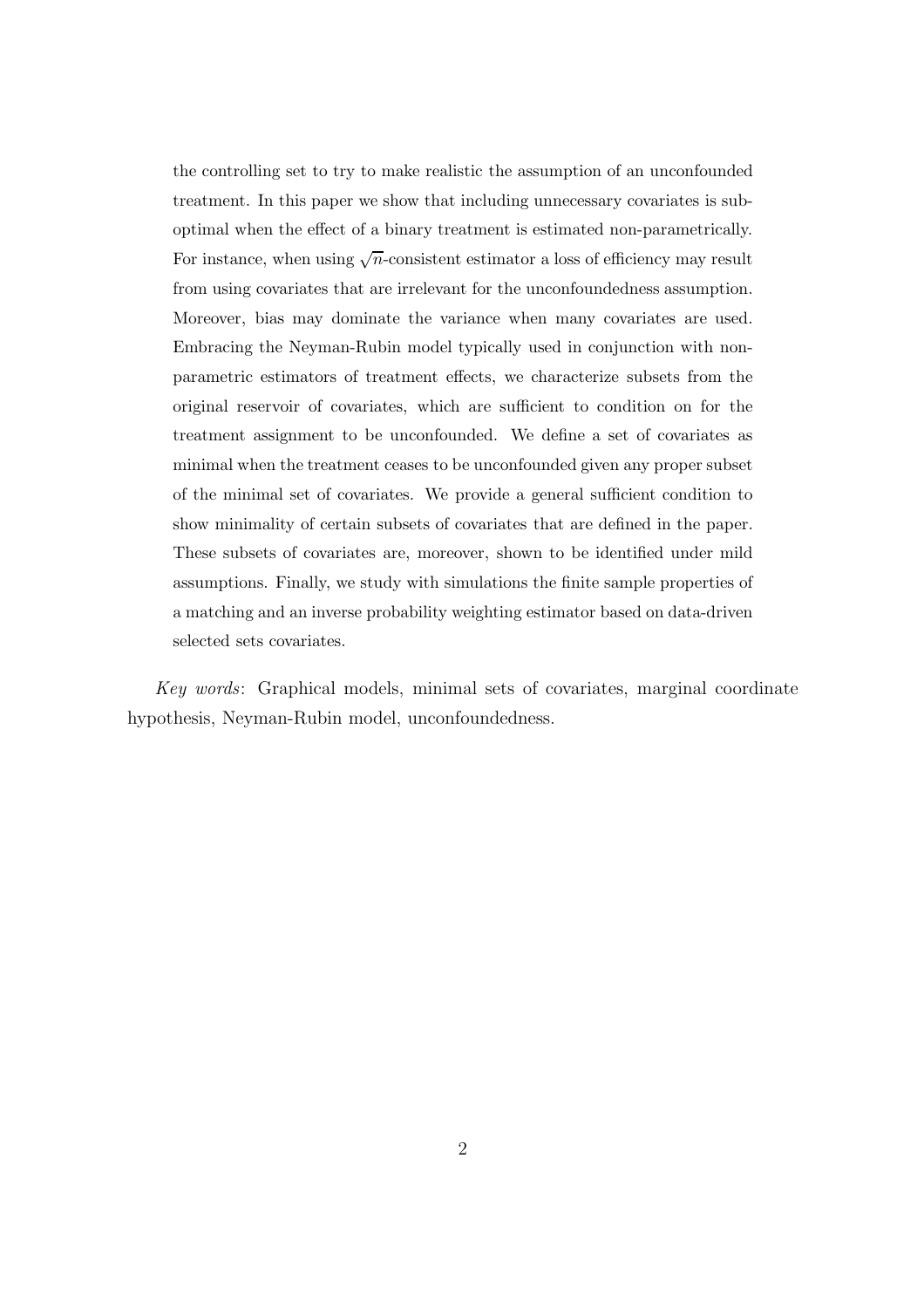# 1 Introduction

The context of this paper is an observational study of a treatment effect on an outcome of interest. Numerous such studies are performed in economics and epidemiology. In observational studies a set of characteristics (covariates in the sequel) not affected by the treatment assignment is observed for the study participants. We call the treatment assignment unconfounded ("exogenous", "ignorable" or "selected on observables" are also used in the literature) if it is independent of the potential outcomes resulting from assignment to treatment or no treatment when conditioning on a set of observed covariates. The concept of unconfoundedness/exogeneity has been defined in different ways in the literature, see, e.g., de Luna and Johansson (2006) and the references therein. We consider throughout a binary treatment assignment which is unconfounded, and estimators of average treatment effects which are non-parametric in the sense that they do not make distributional and functional form assumptions; see, e.g., Rubin (1974), Rosenbaum and Rubin (1983), Rosenbaum (2002) and the review by Imbens (2004). Unconfoundedness of the treatment assignment may be considered to be realistic when a rich set of covariates is available. On the other hand, non-parametric estimators based on a high dimensional covariate vector may have poor performance (e.g., Hahn, 2004, Abadie and Imbens, 2006). Thus, the reduction of the initial covariate set dimension is an important practical issue. Despite the popularity of non-parametric estimators of average treatment effects, there is little theoretical work on dimension reduction of the covariate set to be used with non-parametric estimators. This is to be contrasted with an extremely large statistical literature on the identification and selection of optimal covariates sets to be used in parametric regression models. The articles by Abadie and Imbens (2006), Hahn (2004) and Heckman, Ichimura, and Todd (1998) are notable exceptions. Abadie and Imbens showed that the asymptotic behavior of a specific type of estimator based on matching depends on the number of continuous covariates utilized. In particular, an asymptotically non-ignorable bias appears when using two or more such covariates. When non-parametric estimators are  $\sqrt{n}$ -consistent, Hahn (2004) showed that the number of covariates utilized has consequences on the semi-parametric efficiency bound. More precisely, including covariates which affect exclusively either the outcome or the treatment may yield (depending on the parameter of interest) a larger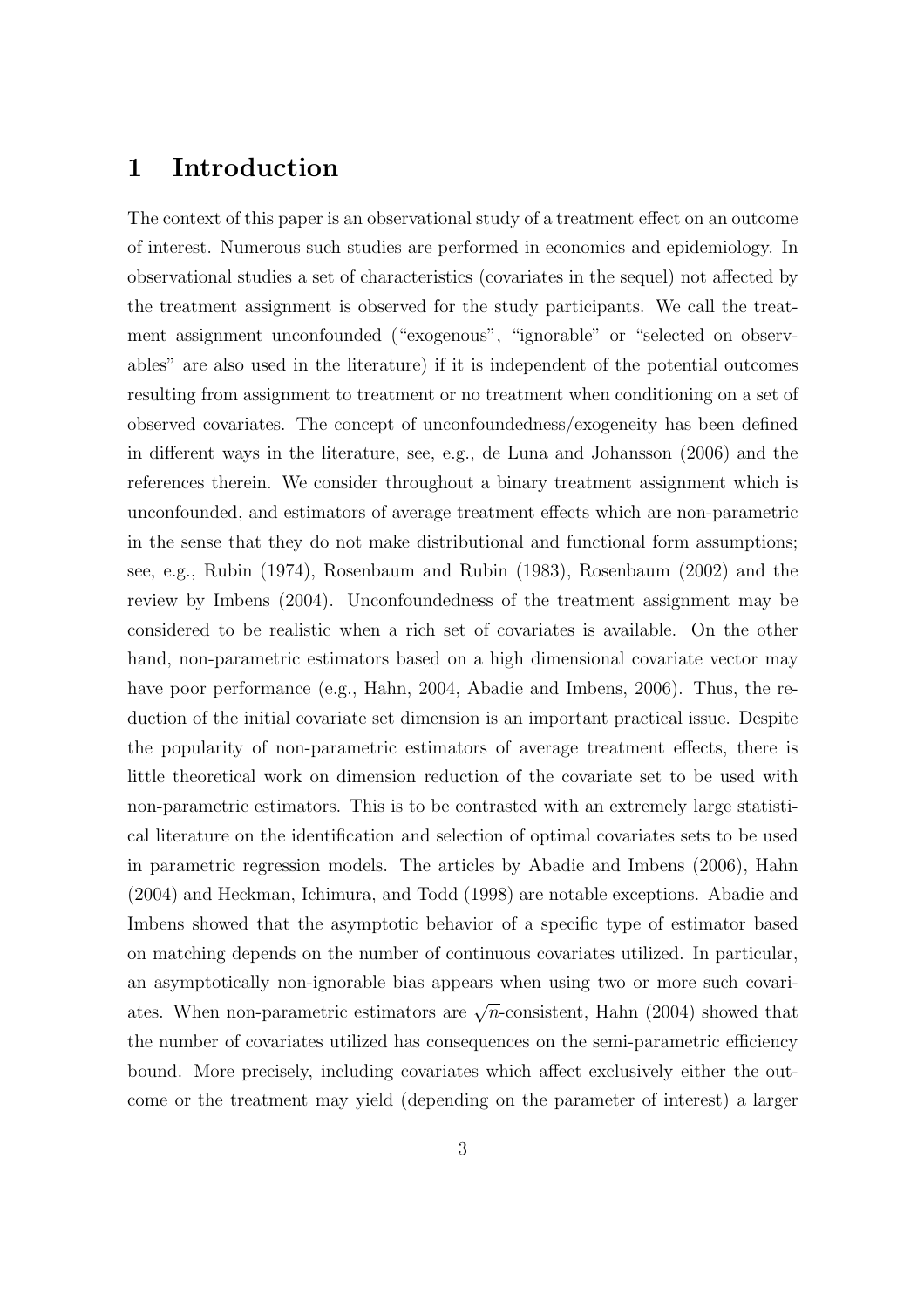asymptotic variance, see also Heckman, Ichimura, and Todd (1998).

In this paper, we provide new theoretical results on the important issue of covariate dimension reduction. We first provide results on which dimension reduction can be achieved in general situations. Embracing the Neyman-Rubin model (Neyman, 1923, Rubin, 1974, Holland, 1986) typically used in conjunction with non-parametric estimators of treatment effects, we characterize subsets from the original reservoir of covariates, which are sufficient to condition on for the treatment assignment to be unconfounded. We show that dimension reduction is essential for the optimality of nonparametric estimators by using the results obtained by Abadie and Imbens (2006) and Hahn (1998, 2004). We further define a set of covariates as minimal when the treatment ceases to be unconfounded given any proper subset of the minimal set of covariates. We provide a general sufficient condition for subsets of covariates to be minimal, and show that, under mild assumptions, the minimal subsets of covariates defined are identified. These theoretical results are completed with a set of simulation experiments. We use a model-free procedure proposed by Cook (2004) to select minimal sets covariates. Based on such a data-driven covariate selection we estimate the average treatment effect with matching and inverse probability weighting. The finite sample properties of the combined procedure (model-free covariate selection and non-parametric estimation of treatment effect) are thus investigated. We observe that estimators based on selected sets of covariates often outperform (in terms of mean squared error) estimators using larger sets. In particular, our results suggest that dimension reduction is indeed an essential issue for the performance of the estimators studied, and that using the covariates sets that affect treatment assignment (the common practice) is not optimal.

Section 2 briefly introduces the Neyman-Rubin model and estimators of average treatment effects. Section 3 and 4 presents our theoretical results on dimension reduction. The simulation experiments are described and commented in Section 5. Section 6 concludes.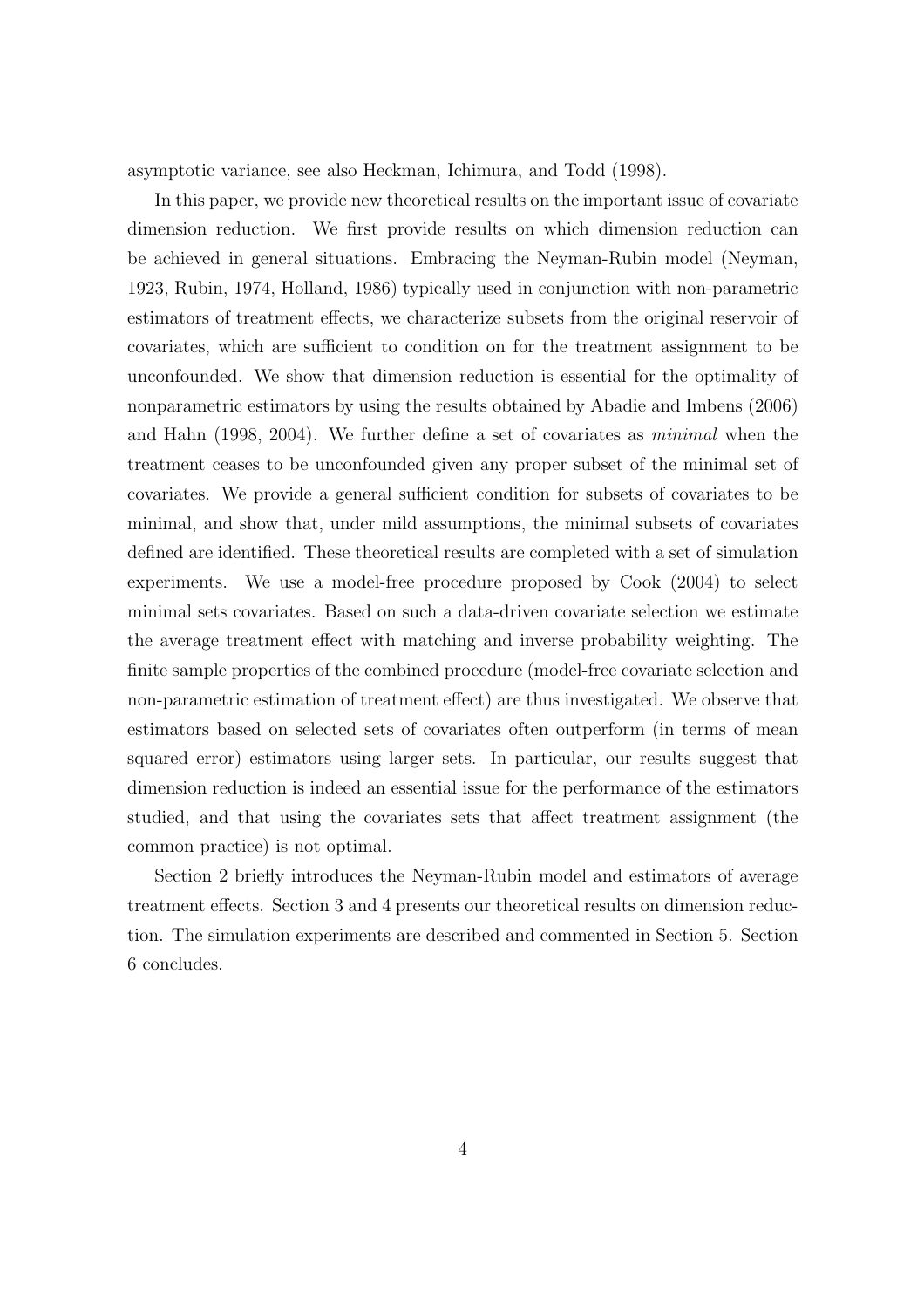# 2 Assumptions and estimators

### 2.1 The Neyman-Rubin model

The potential outcome framework was introduced by Neyman (1923) in the context of randomized trials. It was then adapted by Rubin (1974) to deal with observational studies, where the treatment is not randomized. We consider studies where the purpose is to estimate the effect of a binary treatment  $T(T = 0$  when not treated, and  $T = 1$  when treated) on an outcome of interest. Each individual/unit in the study has an observed treatment assignment T. Moreover, two (potential) outcome variables are defined: the outcome when not treated,  $Y_0$ , and the outcome when treated,  $Y_1$ . It is assumed that only one of them is observed for each unit, i.e. each unit is either treated or not treated. The estimand of interest is in practice often an expected/average value of the difference between the potential outcomes: the average treatment effect,  $E(Y_1 - Y_0)$  and/or the average treatment effect on the treated  $E(Y_1 - Y_0 \mid T = 1)$  being often used in applications.

Within this framework, when the treatment assignment is randomized, we have  $Pr(Y_0, Y_1|T=1) = Pr(Y_0, Y_1)$ ; see Holland (1986) for a detailed presentation and discussion. That is the treatment assignment is independent of the potential outcomes, denoted herein

$$
Y_1, Y_0 \perp \!\!\! \perp T. \tag{1}
$$

Thus, because (1) implies  $E(Y_1 - Y_0) = E(Y_1 | T = 1) - E(Y_0 | T = 0)$ , an unbiased estimate of the average treatment effect can be obtained by taking the difference between the sample average of the outcomes for the treated and the sample average of the outcomes for the controls (untreated).

In observational studies where treatment is not randomized, (1) typically does not hold. Instead, further modelling assumptions are made. Let **X** be a set of pre-treatment characteristics, called covariates in the sequel, and assume that these characteristics are observed for all the units in the study. Let us also consider a distribution  $P(Y_0, Y_1, T|\mathbf{X})$  with well defined densities as needed below for the conditional independence statements and the expectation operators.

Alternatively, one may only consider the two marginals  $P(Y_0, T|\mathbf{X})$  and  $P(Y_1, T|\mathbf{X})$ . Then, we use the following assumptions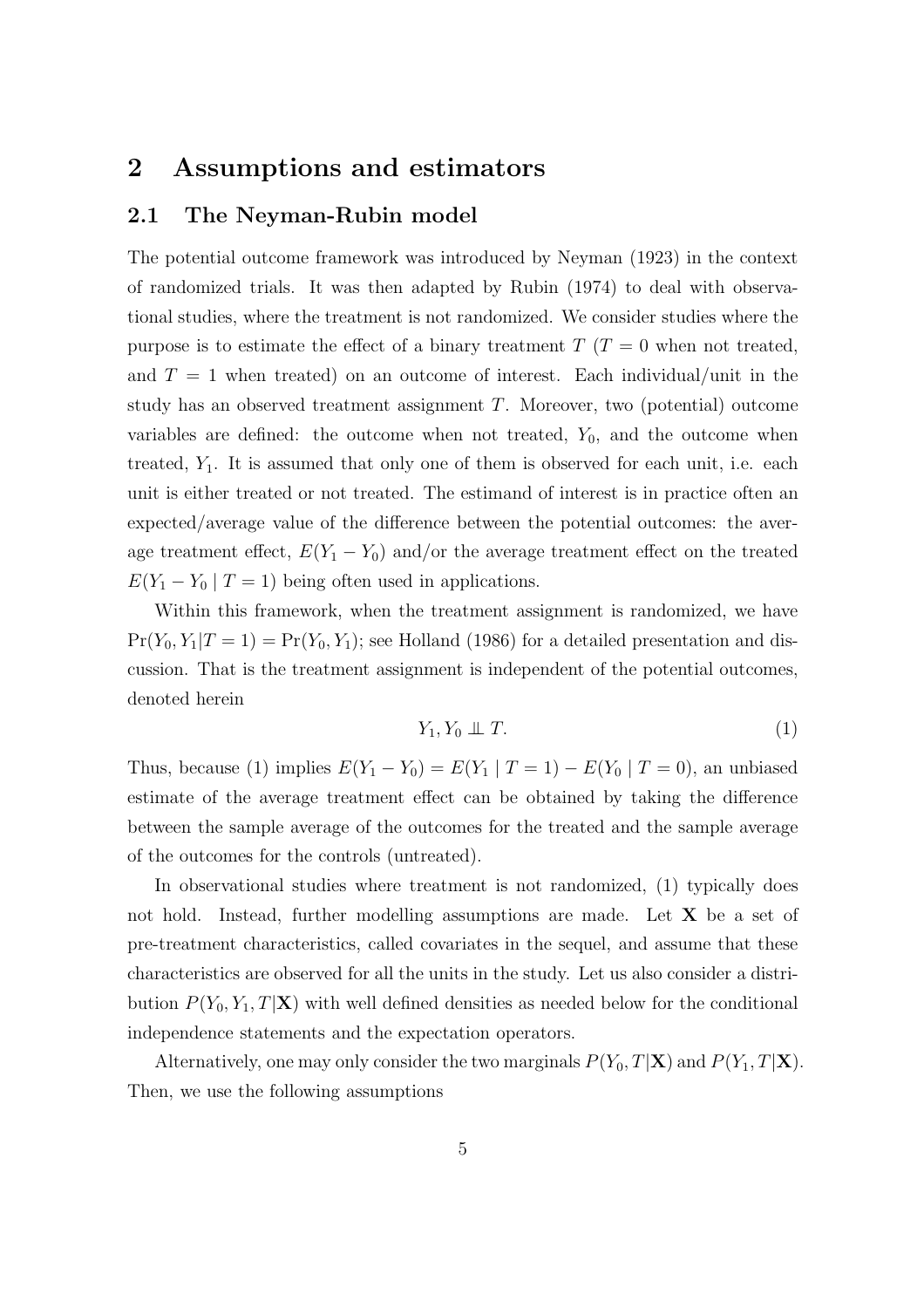(A.1)  $Y_0 \perp \!\!\! \perp T | \mathbf{X}, \quad (A.2) \Pr(T = 1 | \mathbf{X}) < 1,$ (A.3)  $Y_1 \perp \!\!\! \perp T | \mathbf{X}, \text{ (A.4) } Pr(T = 0 | \mathbf{X}) < 1.$ 

Here,  $Y_j \perp \!\!\!\perp T|\mathbf{X}, j=0,1$  denotes that the treatment assignment T and the potential outcome  $Y_j$  are independent given **X**; see Dawid (1979) for a general reference on conditional independence. Instead of  $(A.1)$  and  $(A.3)$ , it is sometimes necessary to assume the stronger assumption

 $(A.[1\&3]) (Y_0, Y_1) \perp \!\!\! \perp T|\mathbf{X},$ 

see Section 2.2. The estimand of interest may be estimated by noting that, if (A.1- A.2) hold then  $E(Y_0 \mid \mathbf{X}) = E(Y_0 \mid \mathbf{X}, T = 0)$ . Hence, we have for the average treatment effect on the treated

$$
\gamma = E(Y_1 - Y_0 | T = 1) = E(Y_1 | T = 1) - E(E(Y_0 | \mathbf{X}, T = 0) | T = 1). \tag{2}
$$

Moreover, if (A.3-A.4) hold then  $E(Y_1 | \mathbf{X}) = E(Y_1 | \mathbf{X}, T = 1)$ , and, hence, assuming (A.1-A.4) we have for the average treatment effect

$$
\beta = E(Y_1 - Y_0) = E(E(Y_1 | \mathbf{X}, T = 1) - E(Y_0 | \mathbf{X}, T = 0)).
$$
\n(3)

Equations (2) and (3) show that unbiased estimation of  $\beta$  and  $\gamma$  is possible with the data at hand, because  $Y_j$  is observed given  $T = j$  for  $j = 0, 1$ .

### 2.2 Non-parametric estimators and their properties

Many estimators of average treatment effects have been proposed in the literature that make no distributional or functional form assumptions, see, e.g., Rubin (1991) and the recent review by Imbens (2004). In the next section we will use asymptotic results to highlight the importance of reducing the dimension of the covariate vector. Thus, it may be relevant here to consider a taxonomy of non-parametric estimators based on their asymptotic properties. For the sake of conciseness we refrain from explicitly defining these estimators but refer the reader to the precise references provided. We distinguish estimators which are  $\sqrt{n}$ -consistent, where *n* denotes the sample size, from those which are not. Also, among the  $\sqrt{n}$ -consistent estimators, we also distinguish those that are asymptotically efficient. Many estimators proposed and used in the literature are  $\sqrt{n}$ -consistent, including the double robust estimator of Robins and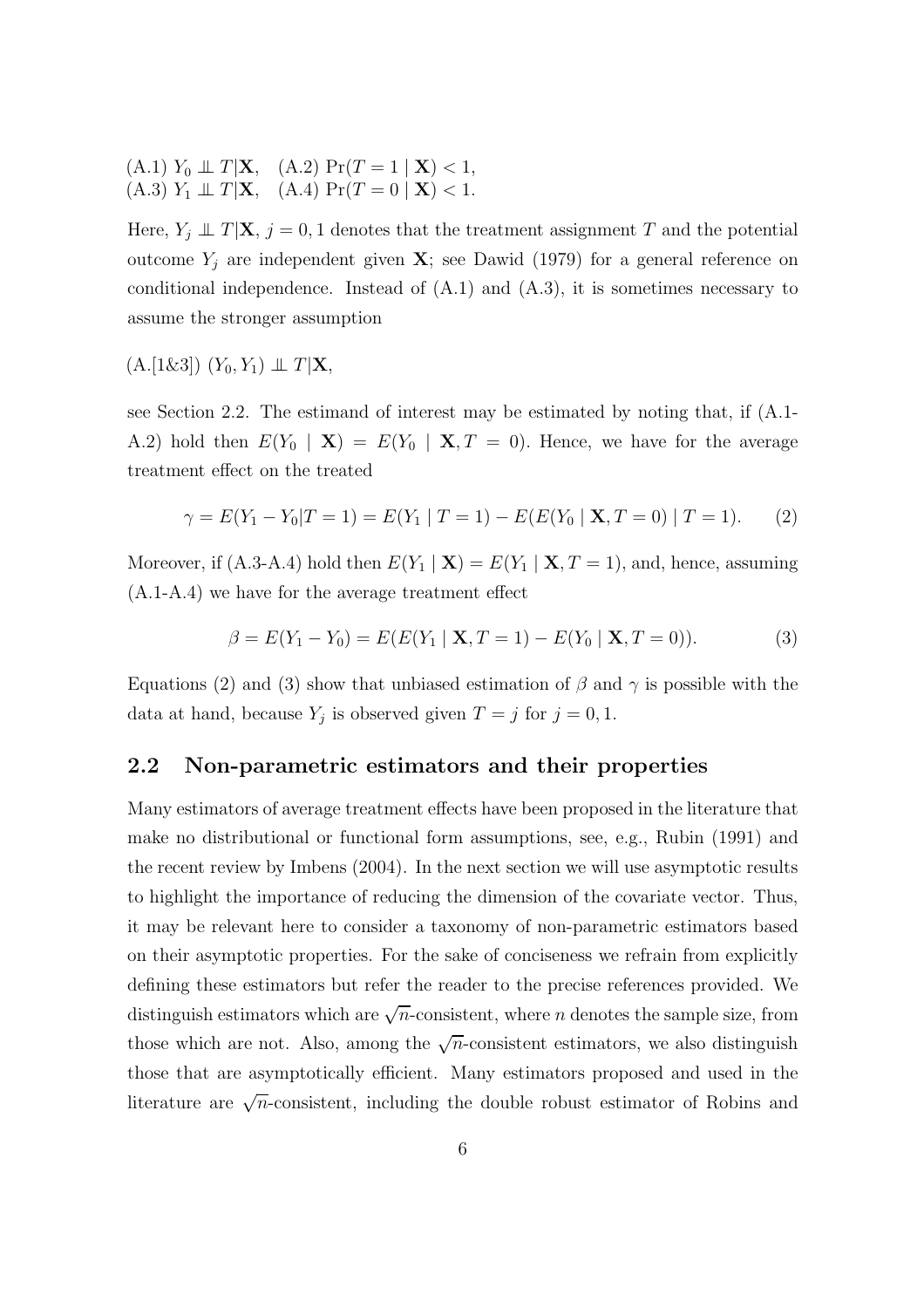Rotnitzky (1995, Thm 1), and the kernel-based matching estimator of Heckman, Ichimura, and Todd (1998, Thm 2). However, matching estimators may not yield  $\sqrt{n}$ consistency as was shown in Abadie and Imbens (2006, Thm 1). Estimators shown to be asymptotically efficient include the imputation estimator of Hahn (1998, Thm 6), the inverse probability weighting estimator of Hirano, Imbens, and Ridder (2003, Thm 1), and the imputation estimator of Imbens, Newey, and Ridder (2003, Thm 3.1). The last theorem also shows that a non-parametric version of the double robust estimator and the two imputation estimators mentioned above are asymptotically equivalent. Estimators based on matching on covariates are not asymptotically efficient in general, see Abadie and Imbens (2006, Thm 5).

A final remark here is that in order to obtain semiparametric efficiency bounds for non-parametric estimators (Hahn, 1998),  $(A.[1\&3])$  is assumed. Therefore, the theory developed in the sequel will consider both cases, assuming only (A.1) and (A.3) and the situation where the stronger condition  $(A.[1\&3])$  holds.

# 3 Reducing the dimension of the set of covariates

In this section we discuss and build upon some important theoretical results by Abadie and Imbens (2006) and Hahn (1998, 2004). However, we start by giving some preliminary definitions and results on the possibility to reduce the dimension of X.

### 3.1 Preliminary results

We are first reducing the covariate set by removing variables conditionally independent of T given the rest, and then further removing variables conditionally independent of the potential outcomes  $(Y_0 \text{ and/or } Y_1)$  given the remainder.

Let us define  $X_T \subseteq X$  of minimum cardinality such that  $p(T|X) = p(T|X_T)$ , or equivalently  $T \perp \!\!\!\perp X \setminus X_T | X_T$ . Then, under assumptions (A.2) and (A.4),  $X_T$  is uniquely defined (Pearl, 1988, p. 119). Moreover, we have the following result.

**Proposition 1** Under assumptions (A.1-A.4), we have  $Y_0 \perp \!\!\!\perp T | \mathbf{X}_T$  and  $Y_1 \perp \!\!\!\perp T | \mathbf{X}_T$ . Moreover, assuming also (A.[1&3]), then  $(Y_0, Y_1) \perp \perp T | \mathbf{X}_T$ .

**Proof.** Rewrite (A.1) as  $Y_0 \perp \!\!\!\perp T|\mathbf{X} \setminus \mathbf{X}_T, \mathbf{X}_T$ . Also, by definition,  $T \perp \!\!\!\perp \mathbf{X} \setminus \mathbf{X}_T | \mathbf{X}_T$ .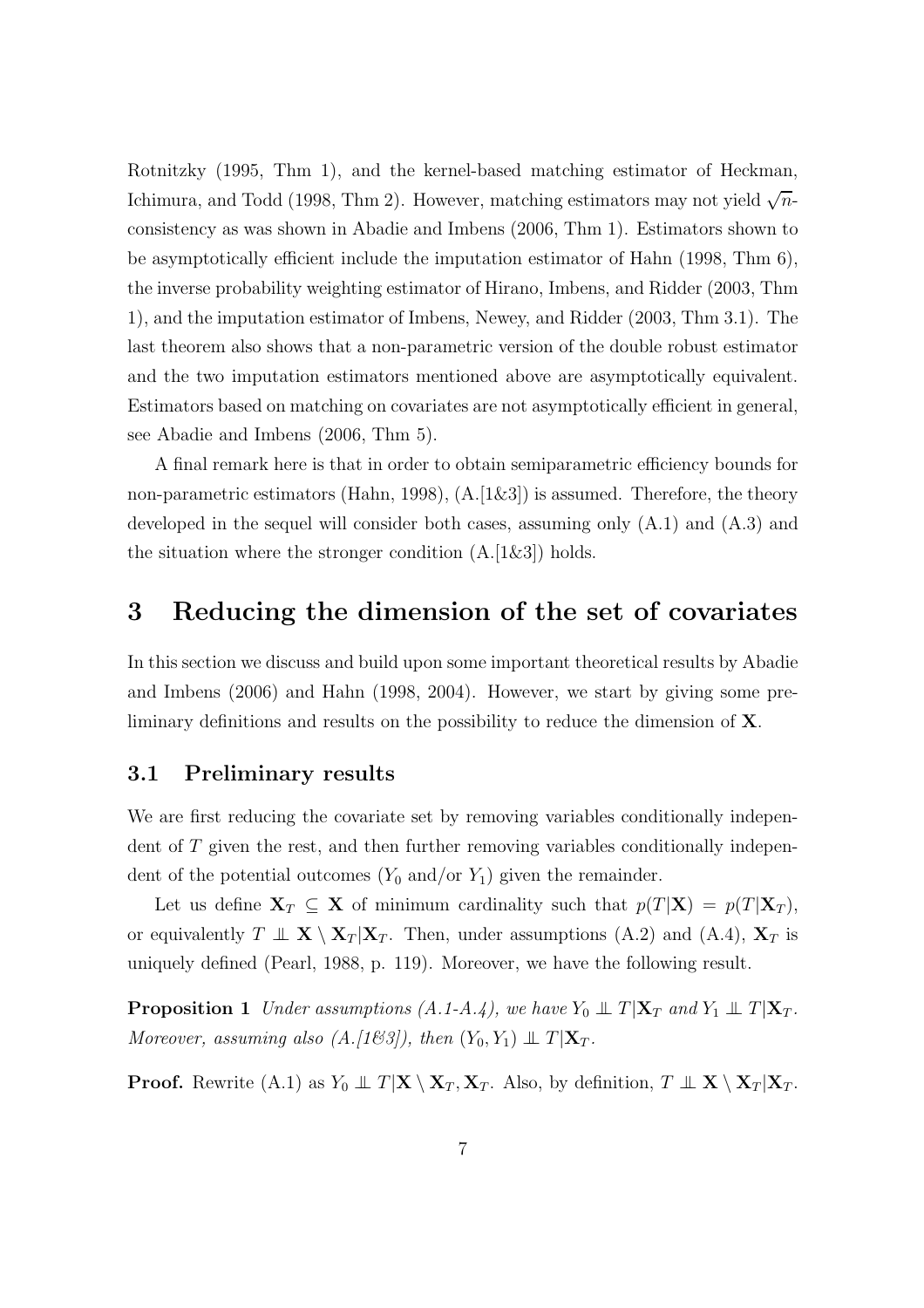Hence, by Lemma 4.3 in Dawid (1979),  $(Y_0, \mathbf{X} \setminus \mathbf{X}_T) \perp \perp T | \mathbf{X}_T$ , implying  $Y_0 \perp \perp T | \mathbf{X}_T$ .

We further define the sets  $\mathbf{Q}_0, \mathbf{Q}_1 \subseteq \mathbf{X}_T$  of minimum cardinality such that  $p(Y_j|\mathbf{X}_T) =$  $p(Y_j|\mathbf{Q}_j)$ , for  $j = 0, 1$ . Similarly we define  $\mathbf{Q} \subseteq \mathbf{X}_T$  of minimum cardinality such that  $p(Y_0, Y_1 | \mathbf{X}_T) = p(Y_0, Y_1 | \mathbf{Q})$ . Then, under assumption

(A.5) the density function  $p(Y_0, Y_1|\mathbf{X})$  is positive:  $p(Y_0, Y_1|\mathbf{X}) > 0$ ,

 $\mathbf{Q}_j$ ,  $j = 0, 1$ , and  $\mathbf{Q}$  are uniquely defined (Pearl, 1988, p. 119). The following result also holds.

**Proposition 2** Under assumptions  $(A.1-A.5)$ , we have  $Y_0 \perp \hspace*{-0.1cm} \perp T|\mathbf{Q}_0$  and  $Y_1 \perp \hspace*{-0.1cm} \perp T|\mathbf{Q}_1$ . Moreover, assuming also  $(A.[163])$ , then  $(Y_0, Y_1) \perp \perp T | Q$ .

**Proof.** Use Lemma 4.3 in Dawid (1979) as in Proposition 1.  $\blacksquare$ 

Example 3 Consider the situation with  $Q_0 = Q_1 = Q$ ,  $Q \subset X_T \subset X$  and

$$
Y_0 = g_0(\mathbf{Q}) + \varepsilon_0, \quad Y_1 = g_1(\mathbf{Q}) + \varepsilon_1, \quad T = g_T(\mathbf{X}_T) + \varepsilon_T,
$$

where  $\varepsilon_0$ ,  $\varepsilon_1$  and  $\varepsilon_T$  are independent of each other and **X**. Denoting by  $Y = (1 T$  $Y_0 + TY_1$ , the observed outcome, we have

$$
Y = g_0(\mathbf{Q}) + T(g_1(\mathbf{Q}) - g_0(\mathbf{Q})) + \varepsilon_Y,
$$

where  $\varepsilon_Y = (1 - T)\varepsilon_0 + T\varepsilon_1$ . Thus, we have that **Q** and  $\mathbf{X}_T \setminus \mathbf{Q}$  affect T, and **Q** and T affect Y .

We should often have situations similar to Example 3, i.e. where, for  $j = 0, 1$ ,  $\mathbf{Q}_i \subset \mathbf{X}_T \subset \mathbf{X}$ . In such cases the dimension of the conditioning/matching set may be reduced by using **Q** instead of  $X_T$ .

Alternatively we may reverse the order by first reducing the covariate set by removing variables independent of potential outcomes given the rest, and then further removing variables conditionally independent of T.

We define  $X_0$ ,  $X_1$  and  $X_Y$  of minimum cardinality such that  $p(Y_0|\mathbf{X}) = p(Y_0|\mathbf{X}_0)$ ,  $p(Y_1|\mathbf{X}) = p(Y_1|\mathbf{X}_1)$  and  $p(Y_0, Y_1|\mathbf{X}) = p(Y_0, Y_1|\mathbf{X}_Y)$  respectively. These covariates sets are uniquely defined under assumption (A.5), see again Pearl (1988, p. 119).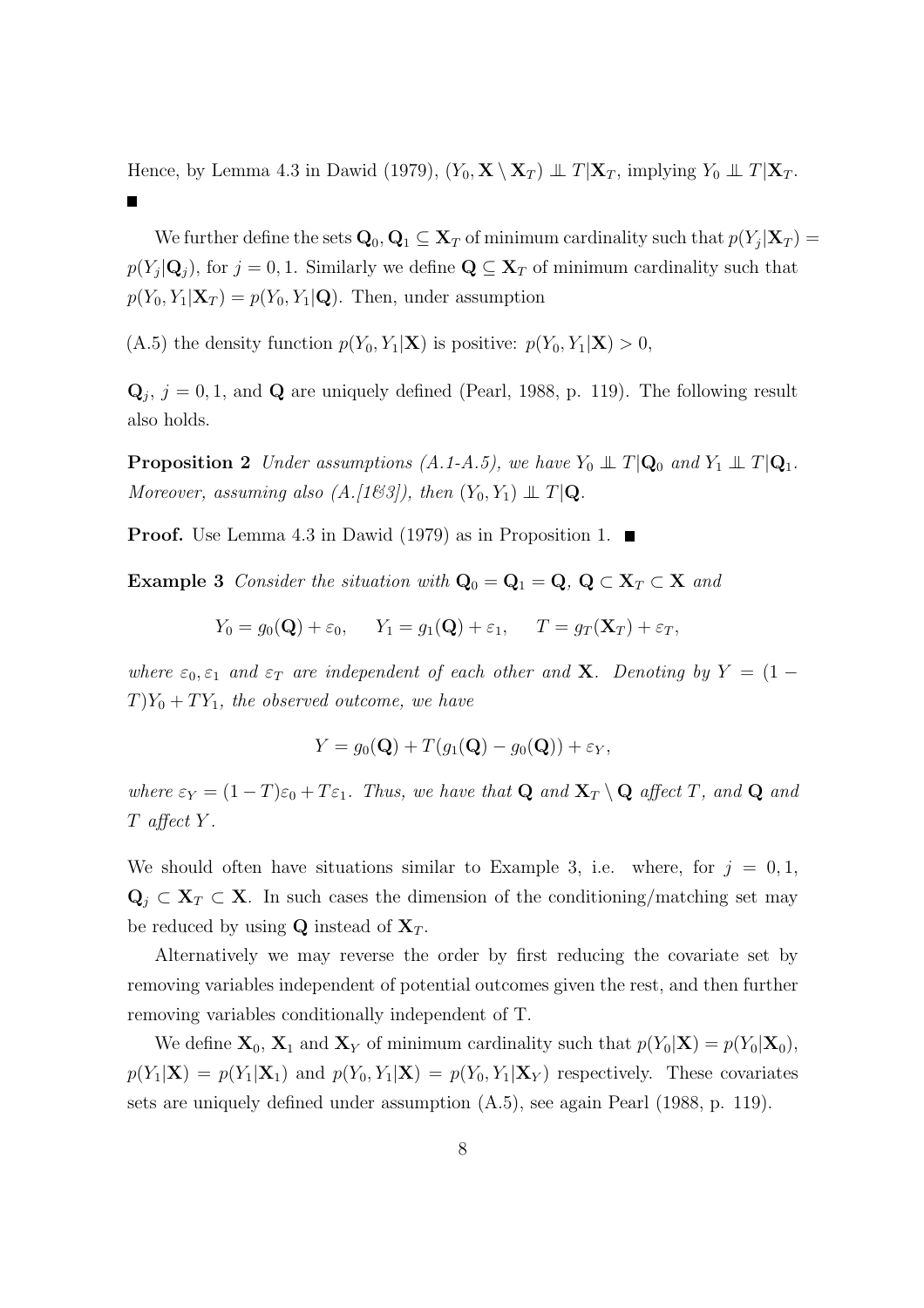**Proposition 4** Under assumptions  $(A.1-A.5)$ , we have  $Y_0 \perp \hspace*{-0.1cm} \perp T|\mathbf{X}_0$  and  $Y_1 \perp \hspace*{-0.1cm} \perp T|\mathbf{X}_1$ . Moreover, assuming also  $(A.[163]),$  then  $(Y_0, Y_1) \perp \perp T|\mathbf{X}_Y$ .

**Proof.** Use Lemma 4.3 in Dawid (1979) as in Proposition 1.  $\blacksquare$ 

Further, define  $\mathbf{Z}_j \subseteq \mathbf{X}_j$ , for  $j = 0, 1$ , and  $\mathbf{Z} \subseteq \mathbf{X}_Y$  of minimum cardinality such that  $p(T|\mathbf{X}_i) = p(T|\mathbf{Z}_i)$ , and  $p(T|\mathbf{X}_Y) = p(T|\mathbf{Z})$  respectively. These covariates sets are uniquely defined under assumption (A.2) and (A.4).

**Proposition 5** Under assumptions (A.1-A.5), we have  $Y_0 \perp \hspace{-0.1cm} \perp T|\mathbf{Z}_0$  and  $Y_1 \perp \hspace{-0.1cm} \perp T|\mathbf{Z}_1$ . Moreover, assuming also  $(A.[1\&3])$ , then  $(Y_0, Y_1) \perp \perp T|\mathbf{Z}$ .

**Proof.** Use Lemma 4.3 in Dawid (1979) as in Proposition 1.  $\blacksquare$ 

In Example 3 we have  $X_0 = X_1 = X_Y = Z_0 = Z_1 = Q$ . Another, different, particular case is given in Example 6.

Example 6 Consider the situation with  $\mathbf{Z}_0 = \mathbf{Z}_1 = \mathbf{Z}, \mathbf{Z} \subset \mathbf{X}_Y \subset \mathbf{X}$  and

$$
Y_0 = g_0(\mathbf{X}_Y) + \varepsilon_0, \quad Y_1 = g_1(\mathbf{X}_Y) + \varepsilon_1, \quad T = g_T(\mathbf{Z}) + \varepsilon_T,
$$

where  $\varepsilon_0$ ,  $\varepsilon_1$  and  $\varepsilon_T$  are independent of each other and **X**. For the observed outcome Y, we have

$$
Y = g_0(\mathbf{X}_Y) + T(g_1(\mathbf{X}_Y) - g_0(\mathbf{X}_Y)) + \varepsilon_Y,
$$

where  $\varepsilon_Y = (1 - T)\varepsilon_0 + T\varepsilon_1$ . Thus, we have that **Z** affects T, and  $\mathbf{X}_Y$ ,  $\mathbf{X}_Y \setminus \mathbf{Z}$  and T affect Y .

In general, and in contrast with the two examples given above, we can also expect to have situations such that  $\mathbf{Z} \subset \mathbf{X}_Y, \mathbf{Q} \subset \mathbf{X}_T$ , with  $\mathbf{Z} \not\subset \mathbf{Q}$  and/or  $\mathbf{Q} \not\subset \mathbf{Z}$ , see the examples of Figure 1.

### 3.2 Asymptotic bias

The large sample properties of a simple matching estimator were studied in detail in Abadie and Imbens (2006). In particular, they show that, for a simple matching estimator  $\hat{\beta}$  (defined in Abadie and Imbens, 2006, Equation (3)),  $\sqrt{N}(\hat{\beta} - \beta) = A_N +$  $B_N$ , where  $A_N = O_p(1)$  with a normal limiting distribution, and  $B_N = O_p(N^{1/2-1/k})$ (a conditional bias term), where  $k$  is the number of continuous valued covariates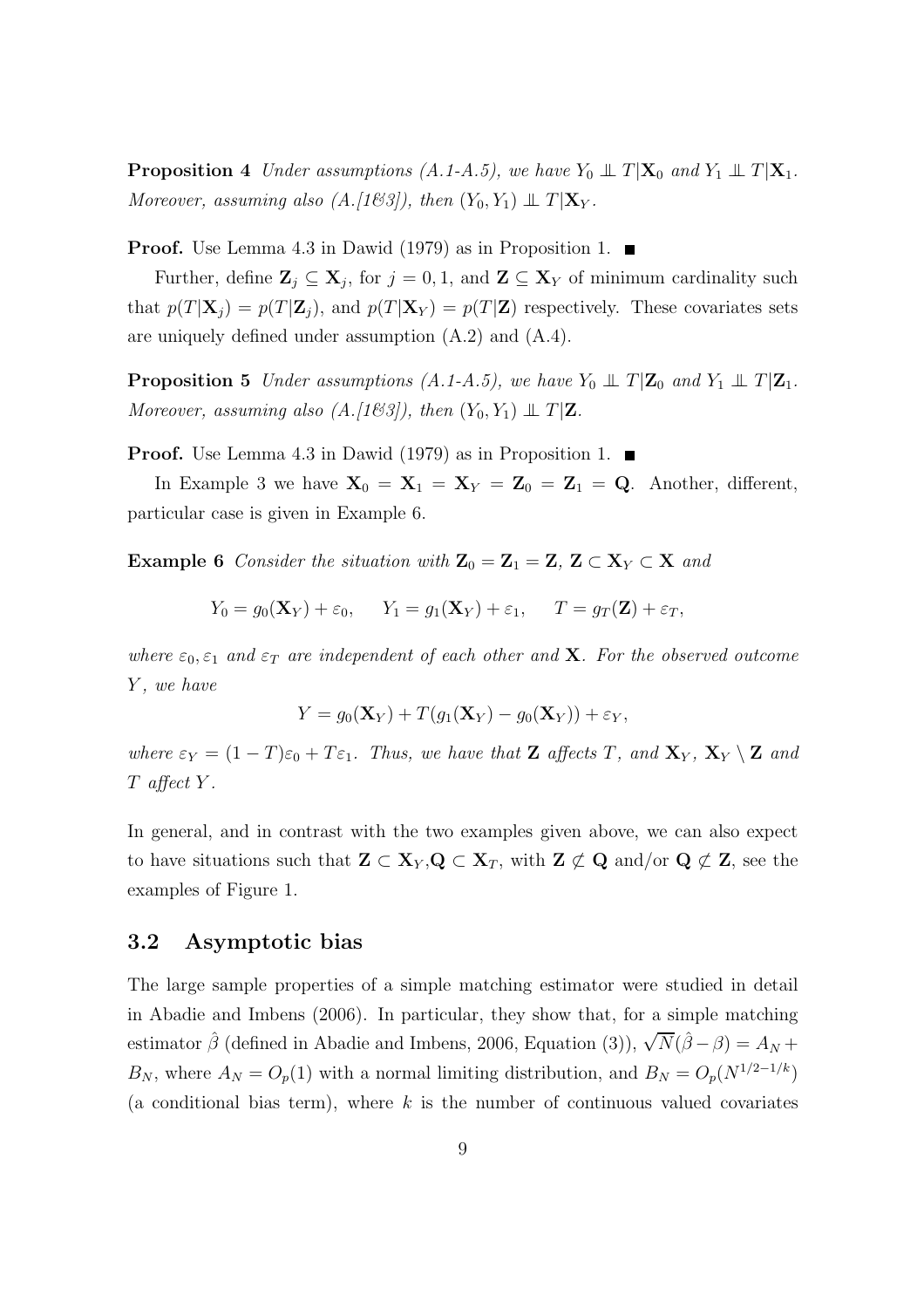and N is the sample size (Abadie and Imbens, 2006, Thm 1). When estimating the average treatment effect on the treated,  $\gamma$ , with a simple matching estimator, the same conditional bias is of order  $O_p(N_1^{1/2-r/k})$  $1^{1/2-r/k}$ , where  $N_1$  is the number of treated individuals in the sample, and  $r \leq 1$ , where it is assumed that  $N_1^r/(N - N_1) \to M$ ,  $0 < M < \infty$  (Abadie and Imbens, 2006, Thm 2).

These results demonstrate that the bias term cannot be ignored asymptotically unless  $k = 1$  for the simple matching estimator of  $\beta$ , and unless  $r > k/2$  when estimating  $\gamma$ . This problem is an example of what is often called the "curse of the dimensionality", see Bellman (1961). As noted by Abadie and Imbens (2006, Footnote 1) discrete covariates can be matched exactly if there are a few of them, otherwise the impossibility of finding exact matches will also introduce non-ignorable bias.

### 3.3 Asymptotic efficiency

When non-parametric estimators are  $\sqrt{n}$ -consistent (e.g., Hahn, 1998, Hirano, Imbens, and Ridder, 2003), the asymptotic lower bounds that can be achieved for their variance depend on the dimension of the set of covariates utilized, as can be shown by using the results in Hahn (1998, 2004).

**Proposition 7** Assume (A.2), (A.4), (A.5) and (A.[163]), and consider  $X_T$  and Q as defined above with the exclusion restriction:

$$
(B.1)\mathbf{Q}\subset \mathbf{X}_T.
$$

Then the semi-parametric efficiency bounds for the estimation of  $\beta$  and  $\gamma$  using the knowledge that (B.1) holds are lower than the bounds not using this knowledge.

**Proof.** Under case (C.1)  $p(Y_0, Y_1 | \mathbf{X}_T) = p(Y_0, Y_1 | \mathbf{Q})$  and the results stated in Hahn  $(2004, \text{Sec. III})$  can be directly applied to prove the proposition.

Note that estimators achieving the asymptotic efficiency bound have been proposed by Hahn (1998) and Hirano, Imbens, and Ridder (2003). Such estimators are efficient when using Q. Note also that Heckman, Ichimura, and Todd (1998, Sec. 7) show that Q yields the lowest achievable variance when using their kernel-based matching estimator.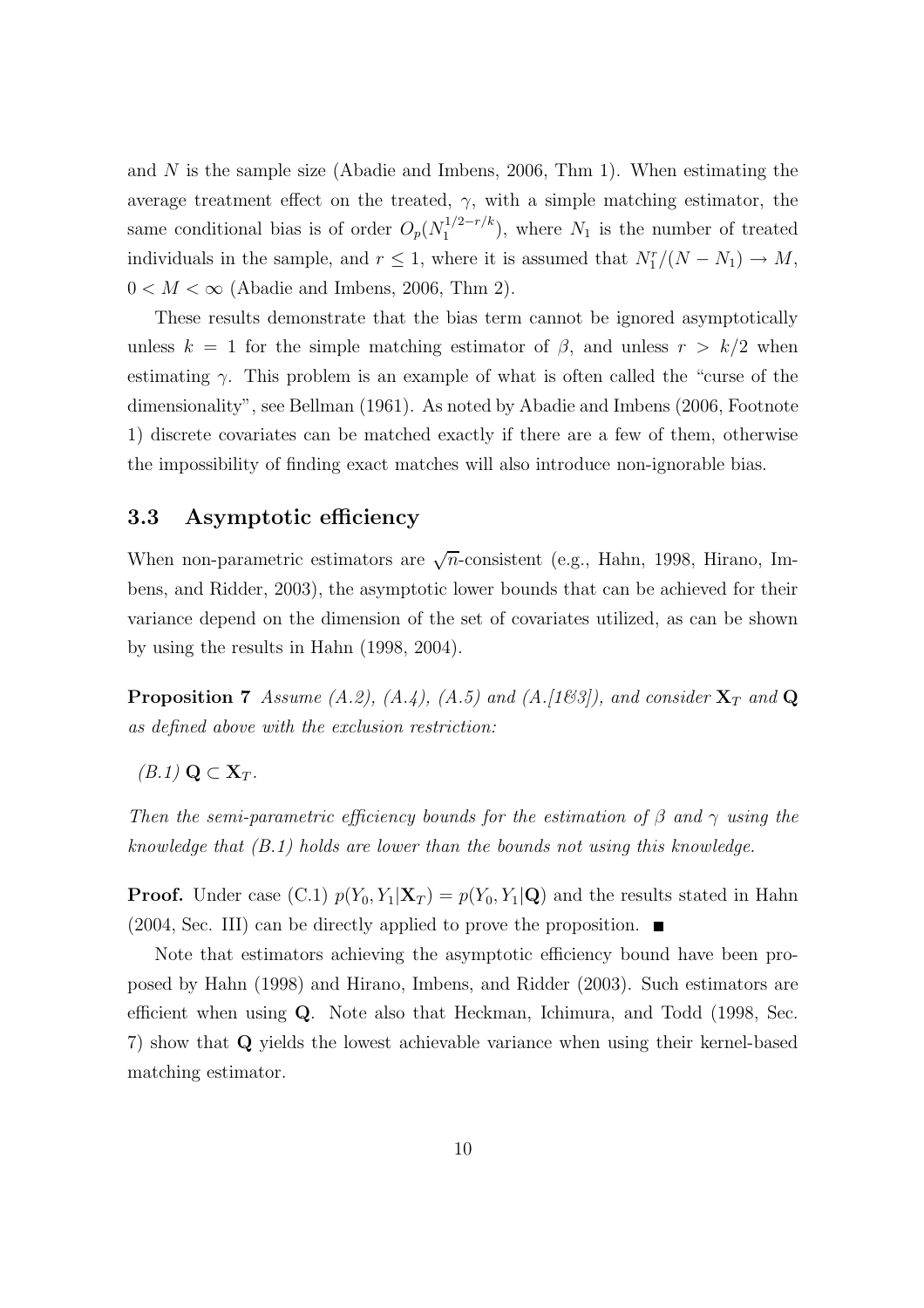**Proposition 8** Assume (A.2), (A.4), (A.5) and (A.[163]), and consider  $X<sub>Y</sub>$  and  $Z$ as defined above with the exclusion restriction:

 $(B.2)$  Z  $\subset$  X<sub>Y</sub>.

Then the semi-parametric efficiency bound for the estimation of  $\gamma$  using the knowledge that (B.2) holds is lower than the bound not using this knowledge. For the estimation of  $\beta$ , the bounds with and without the knowledge on  $(B.2)$  are equal.

**Proof.** Under case (C.3)  $p(T|\mathbf{X}_Y) = p(T|\mathbf{Z})$  and, hence, the proposition is a direct consequence of Theorems 1 and 2 in Hahn (2004).  $\blacksquare$ 

Under (C.3) and when estimating  $\gamma$ , the estimators of Hahn (1998) and Hirano, Imbens, and Ridder (2003) can be modified in order for them to achieve the semiparametric asymptotic efficiency bound, see Hahn (2004, Prop. 1).

### 4 Identification of minimal sets of covariates

A consequence of the results presented in the previous section is that, when the relevant covariate sets are known, the performance of non-parametric estimators of  $\beta$  and  $\gamma$  can be optimized by using as few covariates as possible: the bias of simple matching estimators dominates their asymptotic distribution when matching for too many covariates, and  $\sqrt{n}$ -consistent estimators gain in efficiency when not using unnecessary covariates. In this section we present results on the identifiability of minimal sets of covariates. We start by defining a concept of minimality.

Definition 9 Let three disjoint subsets of random variables A, B and C, the latter possibly empty, be such that  $A \perp B|C$ , then C is said to be a minimal conditioning set for the independence of A and B, if no proper subset  $C^- \subset C$  is such that  $A \perp\!\!\!\perp B|C^-$ .

Without further assumptions on the joint distribution  $P(Y_1, Y_0, T, \mathbf{X})$ , the sets  $\mathbf{Q}_j$ ,  $j = 0, 1$ , and Q as defined in Section 3.1 are not necessarily minimal for the conditional independence of  $Y_0$  and  $T$ ,  $Y_1$  and  $T$ , and  $(Y_0, Y_1)$  and  $T$ , respectively. The same is true for  $\mathbf{Z}_j$ ,  $j = 0, 1$ , and  $\mathbf{Z}$ . This is illustrated with an example in the next section (Figure 1). In order to obtain conditions guaranteeing minimality of the set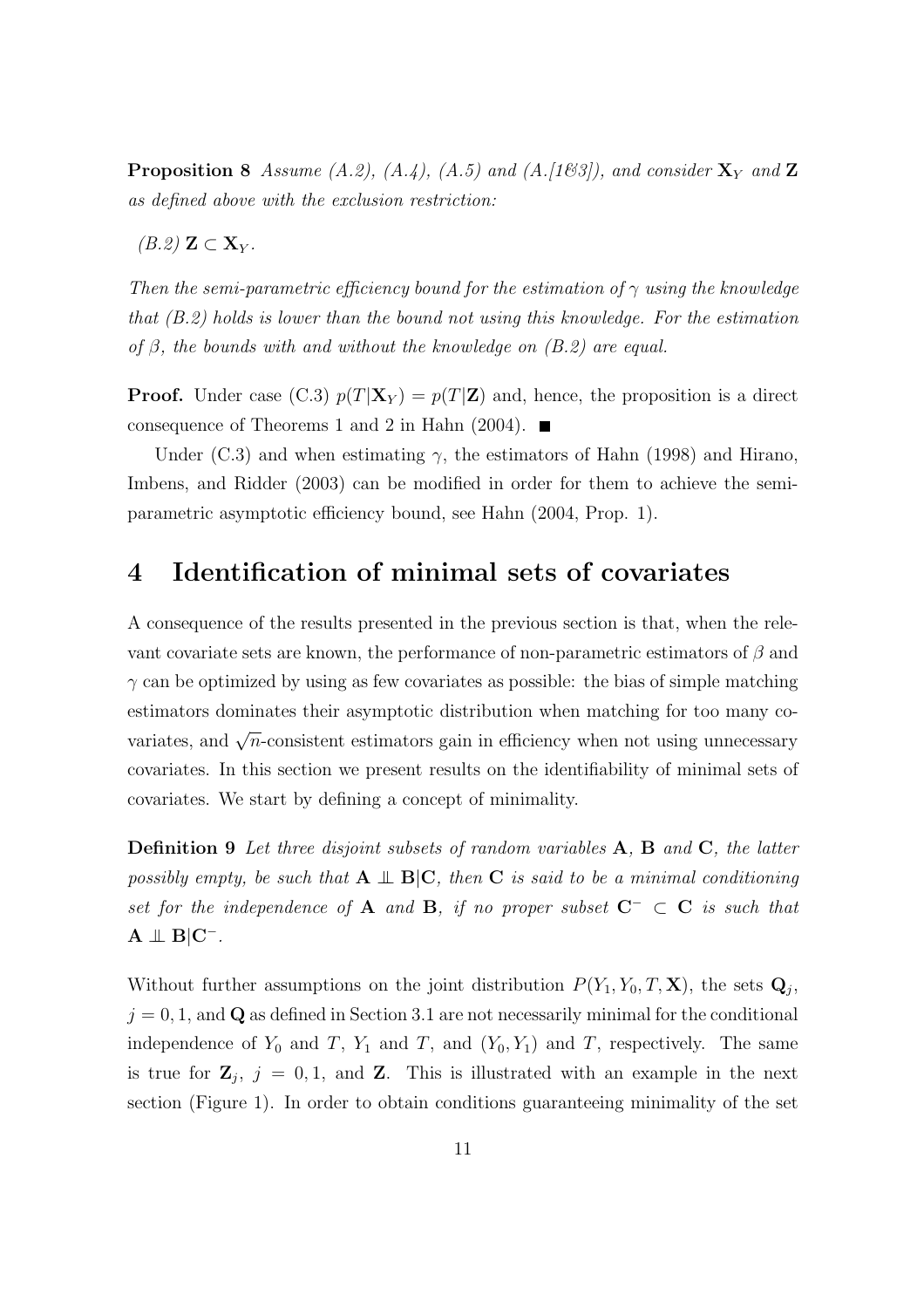of covariates defined in this paper, we need to impose some more structure on the joint distribution of the random variables involved. This is conveniently done by using graphical models (Lauritzen, 1996), and we thus start with a brief introduction to their related theory.

### 4.1 Graphical Markov properties and independence models

A directed graph,  $\mathcal{G} = (\mathbf{V}, E)$ , is a set of vertices (variables) V and directed edges  $(\rightarrow)$  E. In the graph  $A \rightarrow B$ , A is said to be a parent of B. The set of parents of a vertex B in a graph  $\mathcal G$  is denoted  $pa_{\mathcal G}(B)$ .

A path in a graph is a sequence of consecutive edges of any directionality. A directed path from A to B is a path of the form  $A \rightarrow \cdots \rightarrow B$  on which every arrowhead is pointing towards  $B$ . A vertex  $A$  is an ancestor of  $B$ , if and only if either there is a directed path from A to B or  $A = B$ . The set of ancestors of a vertex B in a graph G is denoted  $an_G(B)$ . If E is such that there is no directed cycle (directed path from one vertex to itself) then we have a directed acyclic graph (DAG).

A non-endpoint vertex Z on a path is a collider on the path if the edges preceding and succeeding Z have an arrowhead at  $Z, \rightarrow Z \leftarrow$ . If the non-endpoint vertex is not a collider it is a *noncollider*. A path from A to B in a DAG  $\mathcal G$  is said to be d-connecting given a set of nodes C possibly empty  $(A, B \notin C)$  if and only if:

i) every noncollider on the path is not in C, and

ii) every collider on the path is an ancestor of C.

If there is no path d-connecting any vertex in  $A$  to any other vertex in  $B$  given C then A and B are said to be d-separated given C (or C d-separates A and B). For instance, in the DAG represented in Figure 1(a),  $X_1$  is a collider on the path  $Y_0 \leftarrow X_3 \rightarrow X_1 \leftarrow T$  so this path does not d-connect given  $\emptyset$ . However,  $Y_0$  and T are d-connected given  $\emptyset$  by the path  $Y_0 \leftarrow X_2 \rightarrow T$ . Similarly,  $Y_0$  and T are d-separated given  $X_2$ . A DAG,  $\mathcal{G}$ , together with the d-separation criterion define an *independence* model  $\mathcal{I}_d(\mathcal{G})$ , the set of triples  $\langle A, B | C \rangle$ , where A, B and C are three disjoint subsets of  $V$ ,  $C$  possibly empty, such that  $C$  d-separates  $A$  and  $B$ .

A distribution is said to be *compatible* with a DAG,  $G$ , (or is said to obey the Markov property for  $\mathcal{G}$ ) if it can be factored into a product of conditional densities for each variable in  $\bf{V}$  given its parents. For instance, a distribution P compatible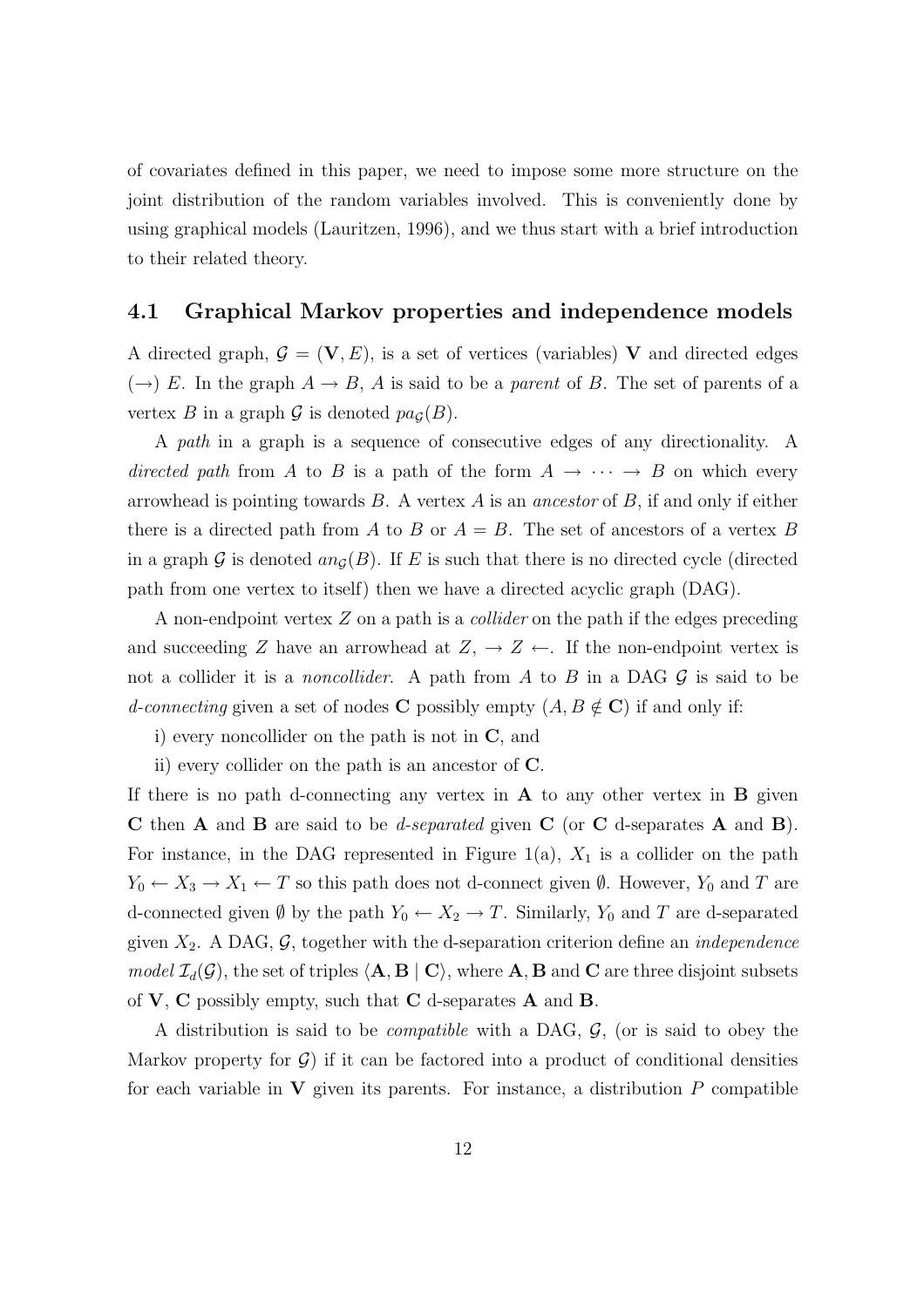

Figure 1: Two examples where  $\mathbf{Q}_0 = (X_2, X_3)$  is not minimal.

with the DAG of Figure  $1(a)$  can be factored as follows:

$$
p(y_0, t, x_1, x_2, x_3) = p(y_0 | x_2, x_3) p(t | x_2) p(x_1 | t, x_3) p(x_2) p(x_3).
$$

Two different DAGs may define the same set of compatible distributions, e.g. the three graphs  $X \to Y \to Z$ ,  $X \leftarrow Y \to Z$ , and  $X \leftarrow Y \leftarrow Z$ , define the same set of compatible distributions.

We have that  $\langle A, B | C \rangle \in \mathcal{I}_d(\mathcal{G})$  implies  $A \perp B | C[P]$  for any P compatible with G. Finally, P (compatible with G) is said to be faithful to G if also  $A \perp \!\!\!\perp B|C|P$ implies  $\langle \mathbf{A}, \mathbf{B} | \mathbf{C} \rangle \in \mathcal{I}_d(\mathcal{G})$ . In particular if a distribution P is faithful to a DAG then the latter summarizes all the (conditional) independence statements holding under  $P$ . It may be shown that "almost all" distributions that are compatible with a given DAG are faithful (for smooth measures over the set of distributions); see Spirtes, Glymour, and Scheines (2000, Sec. 3.5) and Meek (1995). DAGs are hence a powerful graphical tool to both discuss and impose conditions on the conditional independence statements holding for a given set of distributions.

As illustrative examples consider the two DAGs given in Figure 1, together with a faithful distribution for the variables (vertices) involved. Then, for panel (a), we have, for  $X = (X_1, X_2, X_3)$ , that X d-separates  $Y_0$  and T, or equivalently  $Y_0 \perp$  $\perp T|\mathbf{X}$ . Moreover, also using the d-separation criterion we see that  $\mathbf{X}_T = \mathbf{X}$  and  $\mathbf{Q}_0 = (X_2, X_3)$  for the sets defined in Section 3.1. Note that here  $Y_0 \perp \!\!\!\perp T | X_2$ , that is  $\mathbf{Q}_0$  is not a minimal conditioning set for the independence of  $Y_0$  and T. It may be argued against this example on the grounds that there is an arrow pointing from T to  $X_1$ , which contradicts the usual assumptions in observational studies that **X** should be restricted to pre-treatment variables. This does not happen in panel (b) of Figure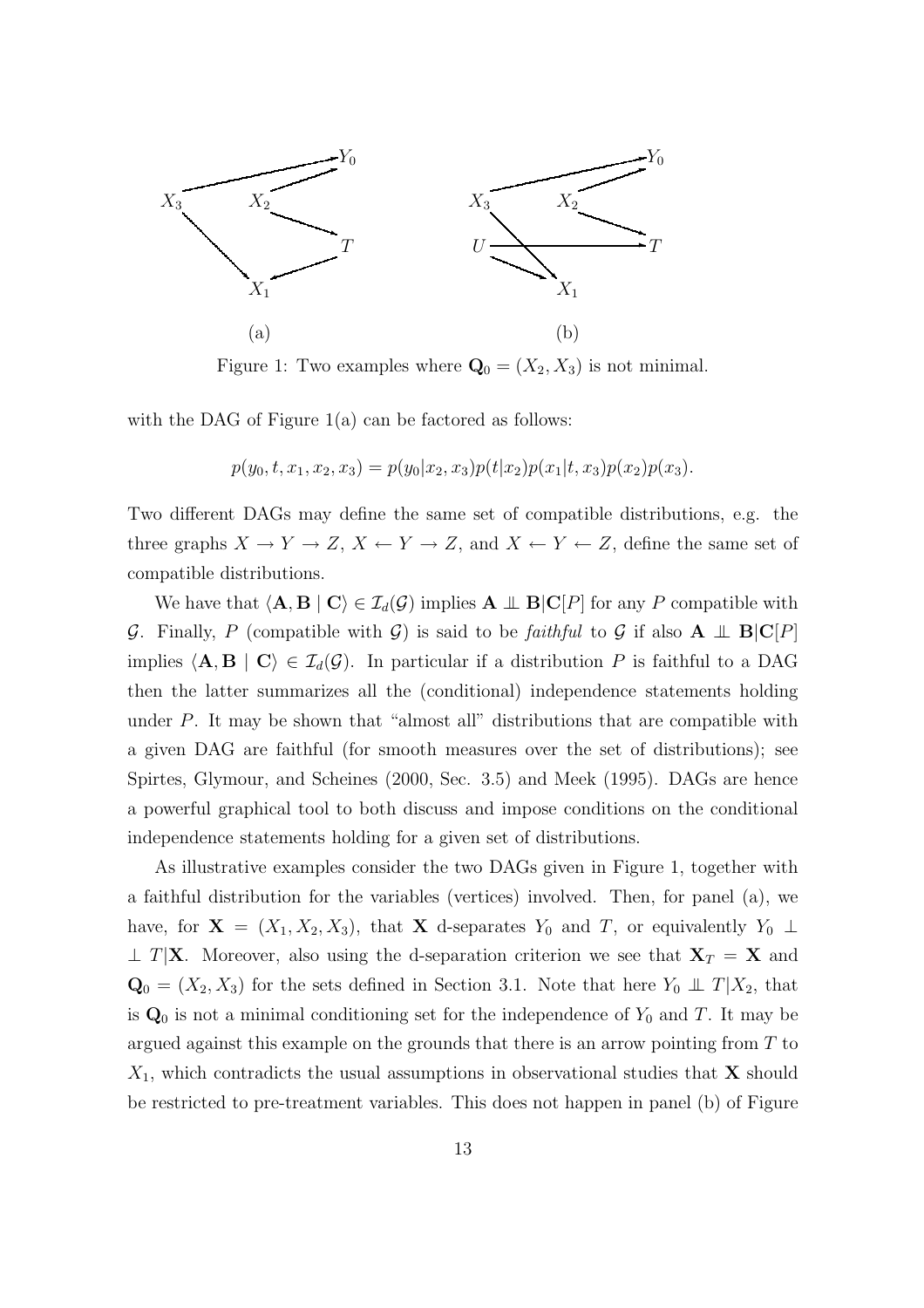1. Consider here  $X = (X_1, X_2, X_3)$ , that is U is a latent (unobserved) variable. Then,  $Y_0 \perp\!\!\!\perp T|\mathbf{X}$ . Here, as in the previous case,  $\mathbf{X}_T = \mathbf{X}$  and  $\mathbf{Q}_0 = (X_2, X_3)$ . On the other hand,  $Y_0 \perp \!\!\! \perp T | X_2$  and  $\mathbf{Q}_0$  is not a minimal conditioning set for the independence of  $Y_0$  and T, thereby illustrating again that  $\mathbf{Q}_0$  as defined in Section 3.1 does not need to be minimal. Note here that the graphs drawn cannot have a causal interpretation because of the presence of a potential outcome  $Y_0$ , although one may wish to give causal interpretation to subgraphs, for instance, where  $Y_0$  and its adjacent edges are deleted. The causal interpretation of DAGs (e.g., Pearl, 2000, Lauritzen, 2001, Richardson and Spirtes, 2003, Dawid, 2002) is, however, out of the scope of this paper.

### 4.2 Results on minimality

We show in the sequel that the following assumption is sufficient for the sets  $\mathbf{Q}_j$  and  $\mathbf{Z}_j$ ,  $j = 0, 1$  to be minimal conditioning sets for the independence of  $Y_j$  and T.

- (A.6) For  $j = 0, 1$ , the distribution  $P_j$  over the variables  $(Y_j, T, \mathbf{X}, \mathbf{U})$ , U unobserved, is faithful to a DAG  $\mathcal{G}_j$ . This DAG  $\mathcal{G}_j$  is such that:
	- i)  $\forall R \in \mathbf{X}$ , if R and T are d-connected given every subset of **X** then R is an ancestor of T in  $\mathcal{G}_j$ ;
	- ii)  $\forall R \in \mathbf{X}$ , if R and Y<sub>j</sub> are d-connected given every subset of **X** then R is an ancestor of  $Y_j$  in  $\mathcal{G}_j$ .

Similarly we show below that the following condition is sufficient for the minimality of **Q** and **Z** for the independence of  $(Y_0, Y_1)$  and T. For that purpose, we consider only one graph where  $(Y_0, Y_1)$  is represented as a single node.

- $(A.7)$  The distribution P over the variables  $(Y_0, Y_1, T, \mathbf{X}, \mathbf{U})$ , U unobserved, is faithful to a DAG  $\mathcal{G}$ , where  $(Y_0, Y_1)$  is a single node in the graph. This DAG  $\mathcal{G}$  is such that:
	- i)  $\forall R \in \mathbf{X}$ , if R and T are d-connected given every subset of **X** then R is an ancestor of T in  $\mathcal{G}$ ;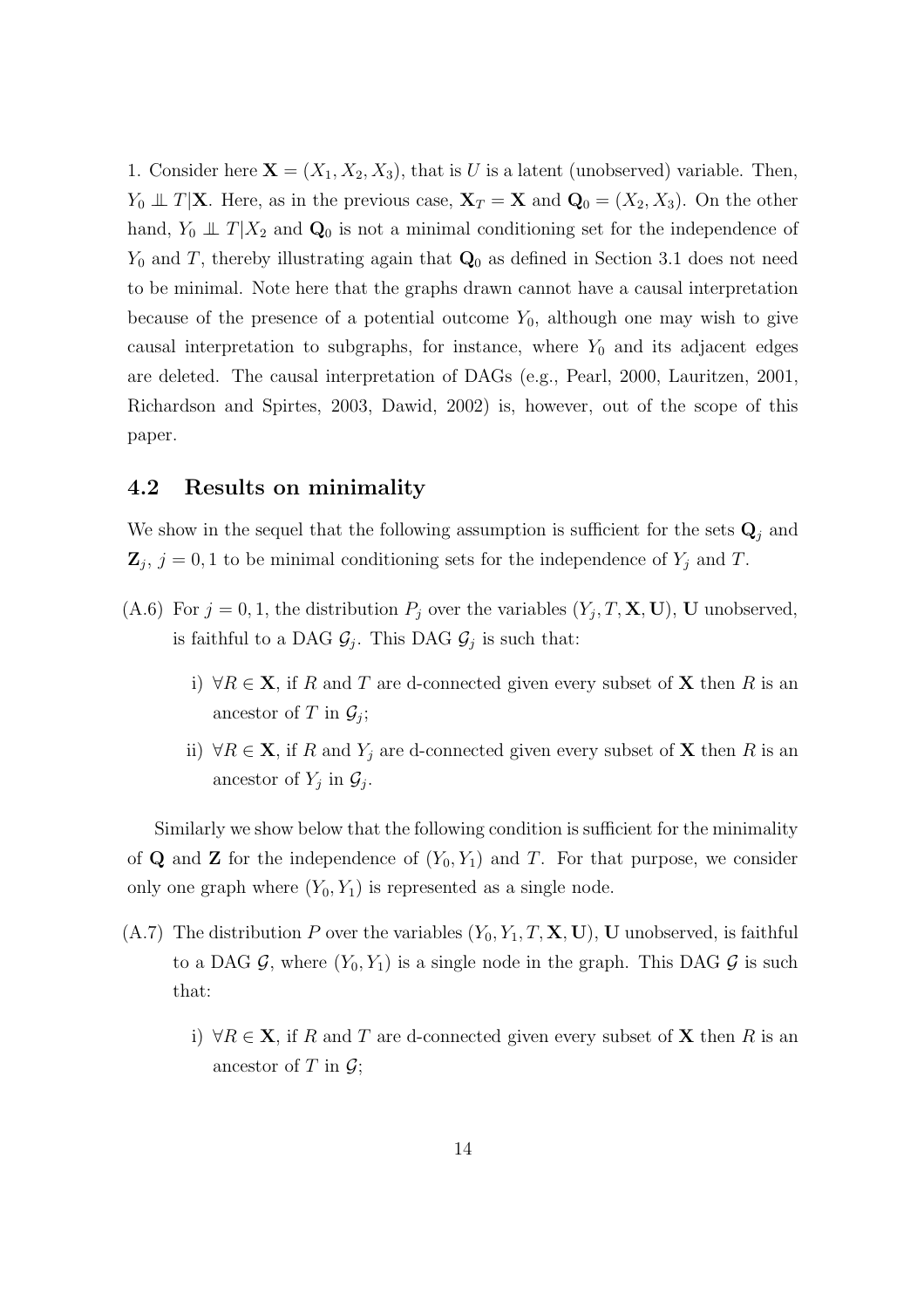ii)  $\forall R \in \mathbf{X}$ , if R and  $(Y_0, Y_1)$  are d-connected given every subset of **X** then R is an ancestor of  $(Y_0, Y_1)$  in  $\mathcal{G}$ .

Figure 1 displays the two basic structures prohibited by these assumptions. The first structure (Panel (a)) is a situation where a covariate is affected by the treatment assignment. The second prohibited structure (Panel (b)) occurs when a covariate  $(X_1)$  is not directly related with the treatment assignment, while the effect of  $X_1$ on  $T$  is confounded by an unobserved variable  $(U)$ . While the first structure can, generally, be avoided in practice by considering only covariates that are measured before treatment assignment, it is more difficult to have control on the second.

A primary motivation for assuming faithfulness is a presupposition that there is an underlying structural DAG  $G$  relating the variables. Since, as stated earlier, almost all distributions compatible with a given DAG are faithful, it may be argued to be reasonable to assume faithfulness. However, if the variables are deterministically related then faithfulness will likely be violated.

**Proposition 10** Assume (A.1-A.6). Then,  $\mathbf{Q}_j$  is a minimal conditioning set for the independence of T and  $Y_j$ ,  $j = 0, 1$ . Moreover, when replacing  $(A.6)$  with  $(A.7)$  then  $Q$  is a minimal conditioning set for the independence of T and  $(Y_0, Y_1)$ .

The proof is given in the appendix.

**Proposition 11** Assume (A.1-A.6). Then,  $\mathbf{Z}_j$ , is a minimal conditioning set for the independence of T and  $Y_j$ ,  $j = 0, 1$ . Moreover, when replacing  $(A.6)$  with  $(A.7)$  then **Z** is a minimal conditioning set for the independence of T and  $(Y_0, Y_1)$ .

The proof is given in the appendix.

### 4.3 Identification

We call a set of variables **C** identified if it fulfills a condition that can be checked by using data. This motivates the following definition of identifiability, because tests of conditional independence statements (Su and White, 2003) may be used to retrieve an identified set of observed variables.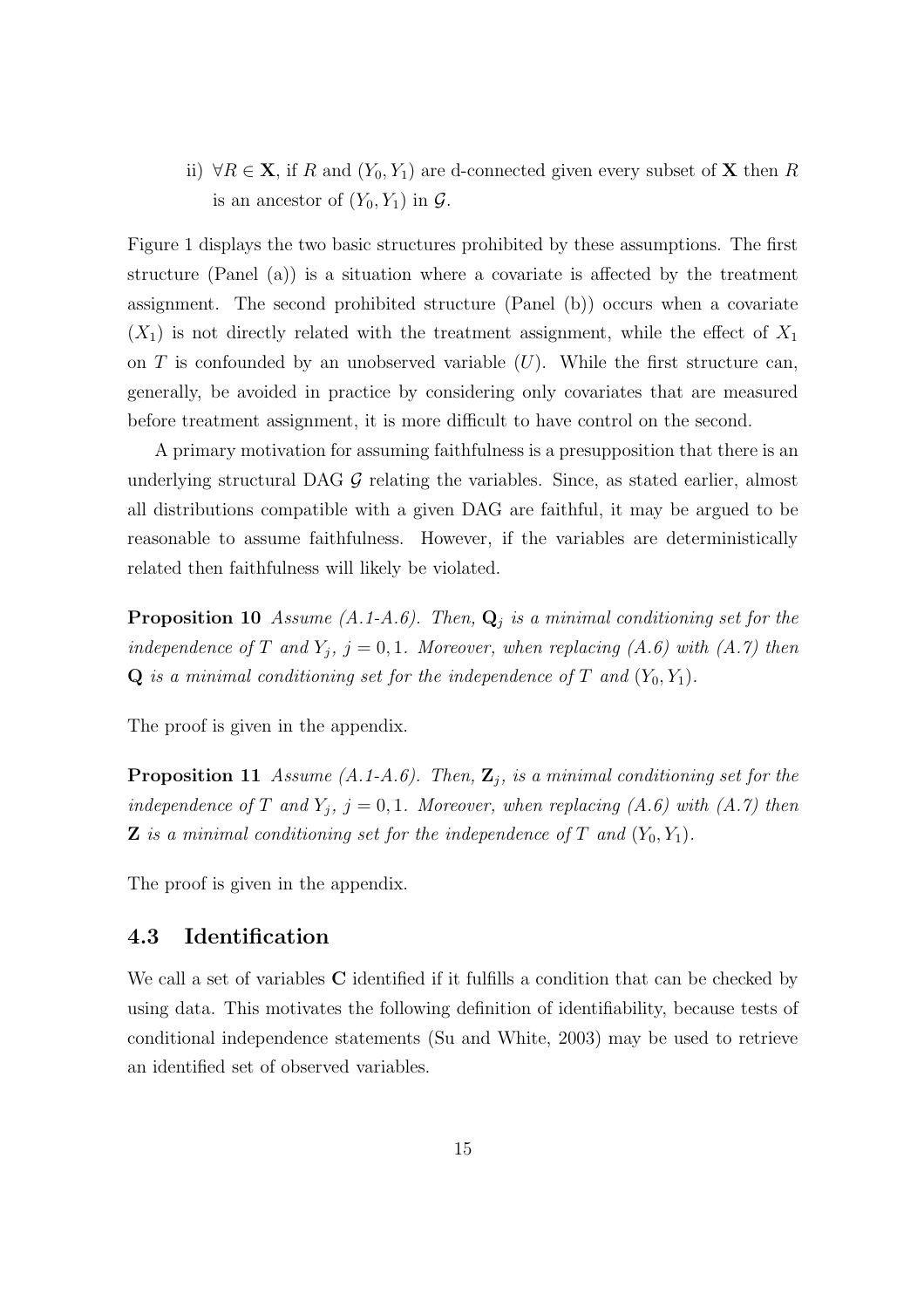Definition 12 Let a random variable A and two subsets of variables B and C be such that  $A \notin \mathbf{B}$  and  $\mathbf{C} \subseteq \mathbf{B}$ , then we say that  $\mathbf{C}$  is identified (in  $\mathbf{B}$  for A) if it is the unique minimal conditioning set for the independence of A and  $\mathbf{B} \setminus \mathbf{C}$ , and the random variables involved are observed for all the individuals.

Thus, by definition  $X_T$  is identified, since it is the unique minimal set such that  $T \perp \!\!\!\! \perp X \setminus X_T | X_T$  with all involved random variables observed on all units. On the other hand, e.g.,  $\mathbf{Q}_0$  was defined as the minimal set such that  $Y_0 \perp \perp \mathbf{X}_T \setminus \mathbf{Q}_0 | \mathbf{Q}_0$ , but  $Y_0$  is not observed for all units. The identification of such sets of covariates can be retrieved under weak assumptions.

**Proposition 13 (Identification of Q<sub>j</sub>)** Assume (A.1), (A.3) and  $P(Y_1, Y_0, T, \mathbf{X}) >$ 0, then, for  $j = 0, 1, \mathbf{Q}_j$  is the unique minimal conditioning set for the independence of  $Y_j$  and  $\mathbf{X}_T \setminus \mathbf{Q}_j$ , given that  $T = j$ .

**Proof.** By Propositions 1 and 2 we can write  $P(Y_j | \mathbf{X}_T, T = j) = P(Y_j | \mathbf{X}_T)$  $P(Y_j|\mathbf{Q}_j) = P(Y_j|\mathbf{Q}_j, T=j)$  which gives the desired property  $Y_j \perp \mathbf{X}_T \setminus \mathbf{Q}_j | \mathbf{Q}_j, T = j$ j. Now it remains to show that  $Q_j$  is unique minimal for the latter conditional independence statement. We start by looking at the minimality property and suppose for a contradiction that there exists  $Q_j^- \subset Q_j$  such that  $Y_j \perp \!\!\! \perp X_T \setminus Q_j^- | Q_j^-, T = j$ holds. We have that  $Y_j \perp \!\!\! \perp X_T \setminus \mathbf{Q}_j^- | \mathbf{Q}_j^-$ ,  $T = j$  and  $Y_j \perp \!\!\! \perp T | \mathbf{X}_T \setminus \mathbf{Q}_j^-$ ,  $\mathbf{Q}_j^-$  (holds by Proposition 1) implies that  $Y_j \perp \!\!\! \perp (T, \mathbf{X}_T \setminus \mathbf{Q}_j^-) | \mathbf{Q}_j^-$  (by (3.6e) in Pearl, 1988, and positivity). Hence,  $Y_j \perp \!\!\! \perp \mathbf{X}_T \setminus \mathbf{Q}_j^-$  (by Lemma 4.2 in Dawid, 1979). Given that  $\mathbf{Q}_j$ is of minimum cardinality such that  $P(Y_j|\mathbf{X}_T) = P(Y_j|\mathbf{Q}_j)$ , we have a contradiction and therefore  $\mathbf{Q}_j$  is minimal. For uniqueness, suppose for a contradiction that there exists a set  $\mathbf{Q}_j^* \neq \mathbf{Q}_j$  and of same cardinality than  $\mathbf{Q}_j$ . Then, as for  $\mathbf{Q}_j^-$ , we have that  $P(Y_j|\mathbf{X}_T) = P(Y_j|\mathbf{Q}_j^*)$  which is in contradiction with the fact that  $\mathbf{Q}_j$  was uniquely defined as the set of minimum cardinality such that  $P(Y_j|\mathbf{X}_T) = P(Y_j|\mathbf{Q}_j)$  (Pearl, 1988, p. 119); see Section 3.1.

The identification of  $\mathbf{Z}_j$  is a direct consequence of the following result.

**Proposition 14 (Identification of Z**<sub>j</sub>) Assume (A.1), (A.3) and  $P(Y_1, Y_0, T, \mathbf{X}) >$ 0, then, for  $j = 0, 1$ ,  $\mathbf{X}_j$  is the unique minimal conditioning set for the independence of  $Y_j$  and  $\mathbf{X} \setminus \mathbf{X}_j$ , given  $T = j$ .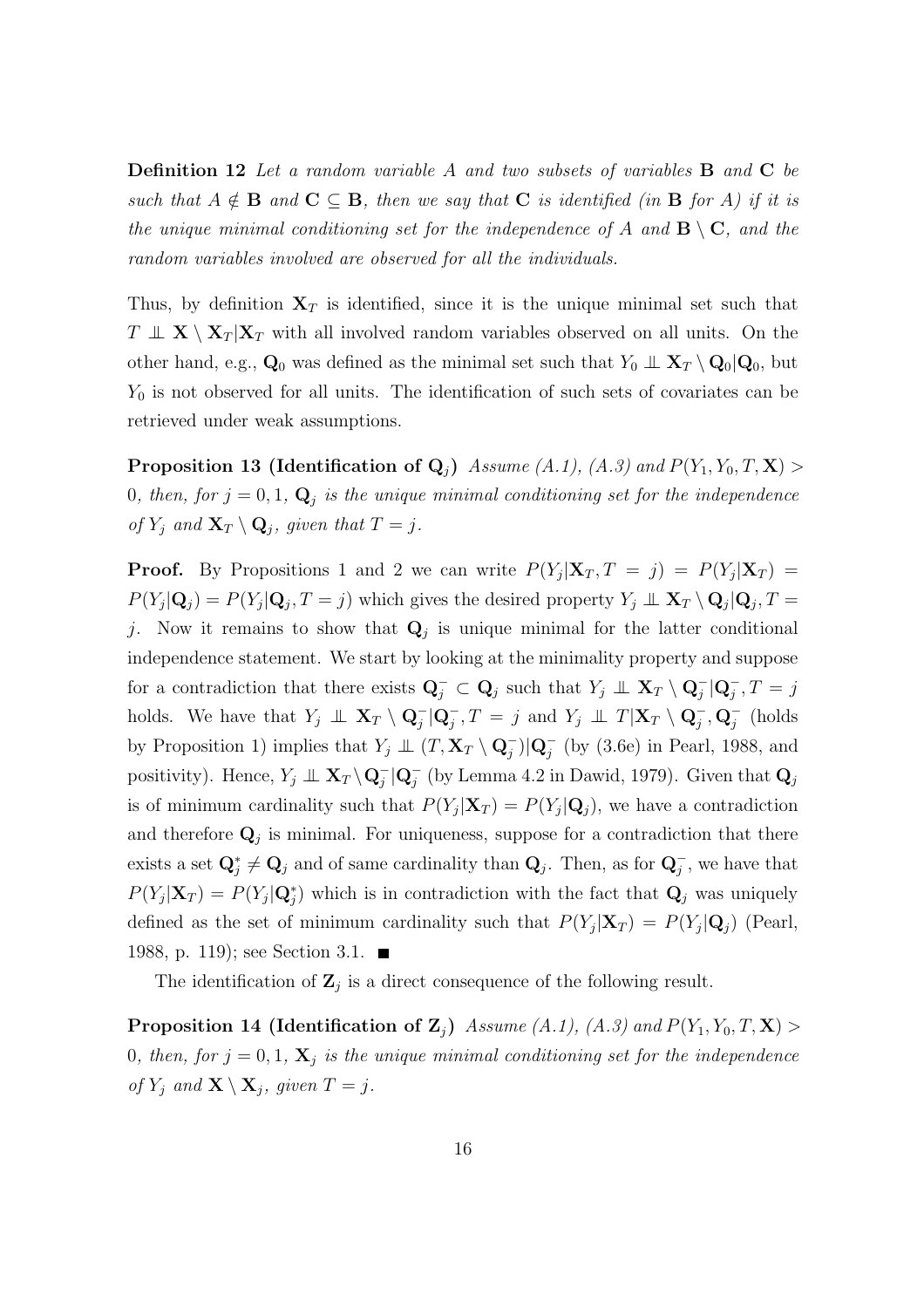The proof is similar to the one given for Proposition 13.

The identification of the minimal sets of covariates obtained in Section 4.2 is a direct consequence of the latter results. Under the assumptions of Propositions 10 and 13,  $\mathbf{Q}_j$ ,  $j = 0, 1$ , is an identifiable minimal conditioning set for the independence of T and  $Y_j$ ,  $j = 0, 1$  respectively. Under the assumptions of Propositions 11 and 14,  $\mathbf{Z}_j$ ,  $j = 0, 1$ , is an identifiable minimal conditioning set for the independence of T and  $Y_j$ .

Given the above results, asymptotic identification of the sets  $\mathbf{Q}_j$  and  $\mathbf{Z}_j$  may be obtained by using a consistent test of conditional independence. Consistent tests typically exist under the faithfulness assumption, see Robins, Scheines, Spirtes, and Wasserman (2003, Thm 1-2). In the latter paper it is also shown that no uniform consistent test exists without further assumptions. Uniform consistency is of interest because it yields a worst case error bound for a finite sample size. Zhang and Spirtes (2003) proposed a stronger version of the faithfulness assumption which is sufficient (and almost necessary) for the existence of uniformly consistent tests of conditional independence statements.

### 5 Simulation study

We perform simulations to study the finite sample performances that can be achieved by reducing the dimension of covariate set when estimating average treatment effects non-parametrically.

### 5.1 Data generating mechanisms

We generate values for ten covariates  $X = (X_1, X_2, \ldots, X_{10})$  from a multivariate standard normal distribution. All covariates are independent except for a partial correlation of 0.5 between  $X_7$  and  $X_8$ . Further, a treatment assignment mechanism is specified as

$$
Pr(T = 1|\mathbf{X}) = (1 + \exp(-0.5X_1 - 0.5X_2 - 0.5X_3 - 0.5X_4 - 0.5X_7))^{-1}.
$$

This model yields an expected number of treated equal to half the sample size.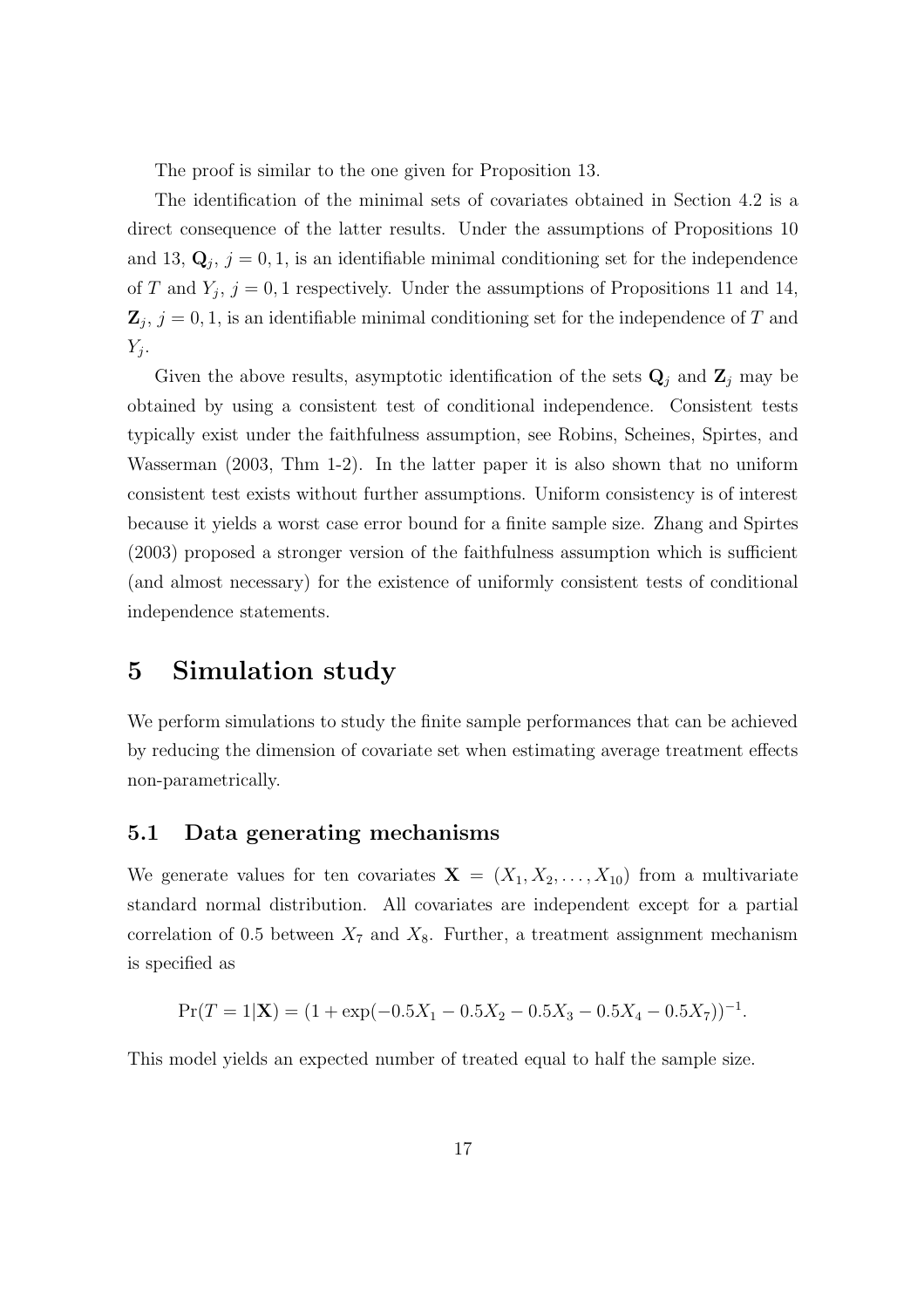We study three different data generating mechanism for the response. Two linear models, of which one with constant treatment effect,

$$
Y|\mathbf{X} \sim N(2 + 2T + 2X_1 + 2X_2 + 2X_5 + 2X_6 + 2X_8, 1), \tag{4}
$$

and one whose treatment effect is function of  $X_8$ ,

$$
Y|\mathbf{X} \sim N(2 + 2T + 8TX_8 + 2X_1 + 2X_2 + 2X_5 + 2X_6 + 2X_7 + 2X_8, 1), \quad (5)
$$

and a heteroskedastic model with constant treatment effect,

$$
Y|\mathbf{X} \sim N(2 + 2T + 2X_1 + 2X_5 + 2X_6 + 2X_8, \{2.5(2 + X_2)\}^2). \tag{6}
$$

By design we have for model (4) and (6) that  $\mathbf{X}_T = (X_1, X_2, X_3, X_4, X_7)$ ,  $\mathbf{X}_Y =$  $\mathbf{X}_0 = \mathbf{X}_1 = (X_1, X_2, X_5, X_6, X_8), \ \mathbf{Q} = \mathbf{Q}_0 = \mathbf{Q}_1 = (X_1, X_2, X_7), \ \mathbf{Z} = \mathbf{Z}_0 = \mathbf{Z}_1 =$  $(X_1, X_2, X_8)$ , while for model (5) we can write that  ${\bf X}_T = (X_1, X_2, X_3, X_4, X_7)$ ,  ${\bf X}_Y =$  $\mathbf{X}_0 = \mathbf{X}_1 = (X_1, X_2, X_5, X_6, X_7, X_8), \mathbf{Q} = \mathbf{Q}_0 = \mathbf{Q}_1 = (X_1, X_2, X_7), \mathbf{Z} = \mathbf{Z}_0 = \mathbf{Z}_1 =$  $(X_1, X_2, X_7).$ 

Further, model (5) is such that the asymptotic semi-parametric efficiency bound for  $\gamma$  is stricty lower when using the knowledge that  $\mathbf{Z} \subset \mathbf{X}_Y$  than when not using it. This can be shown by deriving the bounds of Theorems 1 and 2 in Hahn (2004) for this model.

For each of the models (4), (5) and (6) we generate 1000 random samples of size  $n = 500$  and 1000. All data generation and computations are performed with the software R (R Development Core Team, 2007).

### 5.2 Model-free covariate selection

We start by studying the covariate selection stage. Estimation of the average treatment effects is left to the next subsection. Table 1 describes two two-steps algorithms inspired by our theoretical results. Algorithm A yields  $\hat{\mathbf{X}}_T$  in its first step, and  $\hat{\mathbf{Q}}_j$ ,  $j = 0, 1$ , in its second step, while Algorithm B yields  $\hat{\mathbf{X}}_j$ ,  $j = 0, 1$ , in its first step, and  $\hat{\mathbf{Z}}_j$ ,  $j = 0, 1$ , in its second step.

Because the aim is to estimate an average treatment effect without making distributional or functional form assumptions, we use a model-free covariate selection method proposed by Cook (1998, 2004) in all stages of these algortithms. Backward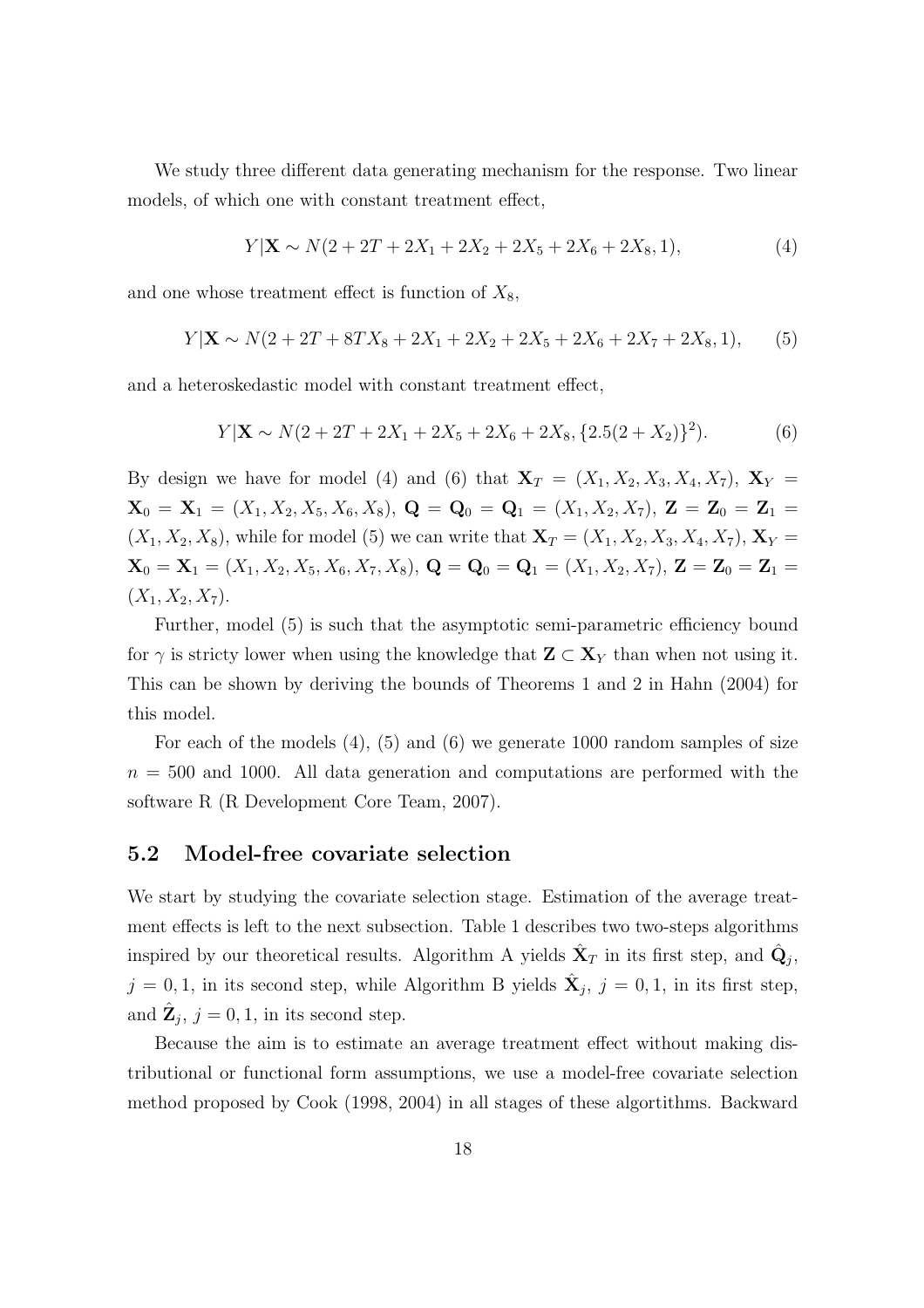|                  | <b>Algorithm A:</b> Identification of $Q_0$ and $Q_1$                                                                                               |
|------------------|-----------------------------------------------------------------------------------------------------------------------------------------------------|
| Step 1.          | Identify $X_T$ such that $(T \perp\!\!\!\perp X \setminus X_T   X_T)$ holds.                                                                        |
| Step 2.          | For $j = 0, 1$ :                                                                                                                                    |
|                  | Identify $\mathbf{Q}_i \subseteq \mathbf{X}_T$ such that $(Y_i \perp \!\!\!\perp \mathbf{X}_T \setminus \mathbf{Q}_i   \mathbf{Q}_i, T = j)$ holds. |
|                  | <b>Algorithm B:</b> Identification of $\mathbb{Z}_0$ and $\mathbb{Z}_1$                                                                             |
| For $j = 0, 1$ : |                                                                                                                                                     |
| Step 1.          | Identify $\mathbf{X}_i$ such that $(Y_i \perp \!\!\!\perp \mathbf{X} \setminus \mathbf{X}_i   \mathbf{X}_i, T = j)$ holds.                          |
| Step 2.          | Identify $\mathbf{Z}_i \subseteq \mathbf{X}_i$ such that $(T \perp \!\!\!\perp \mathbf{X}_i \setminus \mathbf{Z}_i   \mathbf{Z}_i)$ holds.          |

Table 1: Identification of covariate sets

elimination covariate selection is performed starting with the whole set of the covariates, and testing hypothesis of the type  $T \perp \!\!\!\perp B|\mathbf{C}$  or  $Y \perp \!\!\!\perp B|\mathbf{C}, T = j, j = 0, 1,$  $B \in \mathbf{X}, \mathbf{C} \subset \mathbf{X}, B \notin \mathbf{C}$ . For instance, to infer about the conditional independence statement  $T \perp\!\!\!\perp B|\mathbf{C}$ , Cook (2004) proposes to test the marginal coordinate hypothesis

### $P_{\mathcal{H}}\mathcal{S}_{T|\mathbf{C}} = \mathcal{O}_p$  versus  $P_{\mathcal{H}}\mathcal{S}_{T|\mathbf{C}} \neq \mathcal{O}_p$ ,

where  $P_{(.)}$  is the projection operator with respect to the standard inner product, H is the subspace of  $R^p$  corresponding to the coordinate B,  $p = dim(C)$ ,  $S_{T|C}$  is the central subspace, i.e. the intersection of all subspaces  $S$  of the covariate space, satisfying  $T \perp\!\!\!\perp \mathbf{C} | P_{\mathcal{S}} \mathbf{C}$ , and  $\mathcal{O}_p$  indicates the origin in  $\mathbf{R}^p$ . This central subspace exists and is unique under mild conditions (Cook, 1996). A test statistic and its corresponding asymptotic distribution was deduced by Cook (2004, Eq.10), where the central subspace is estimated by sliced inverse regression (Li, 1991). A detailed description of the test used is given in Li, Cook, and Nachtsheim (2005, Sec. 2.2). We use the implementation  $dr$ . step and  $drop1$ .  $dr$  from the software R (R Development Core Team, 2007), library dr, and select the level of significance to 10%.

For comparison, we use also two widely used model-based covariate selection procedure, the Akaike information criterion (AIC, Akaike, 1973) and the Bayesian information criterion (BIC, Schwarz, 1978), fitting a linear logistic regression model for T and a linear regression model for  $Y_j | T = j$ . Thus, the model fitted are misspecified except for linear model (4). The backward elimination implementation stepAIC, library MASS, of AIC and BIC from the softare R (R Development Core Team, 2007)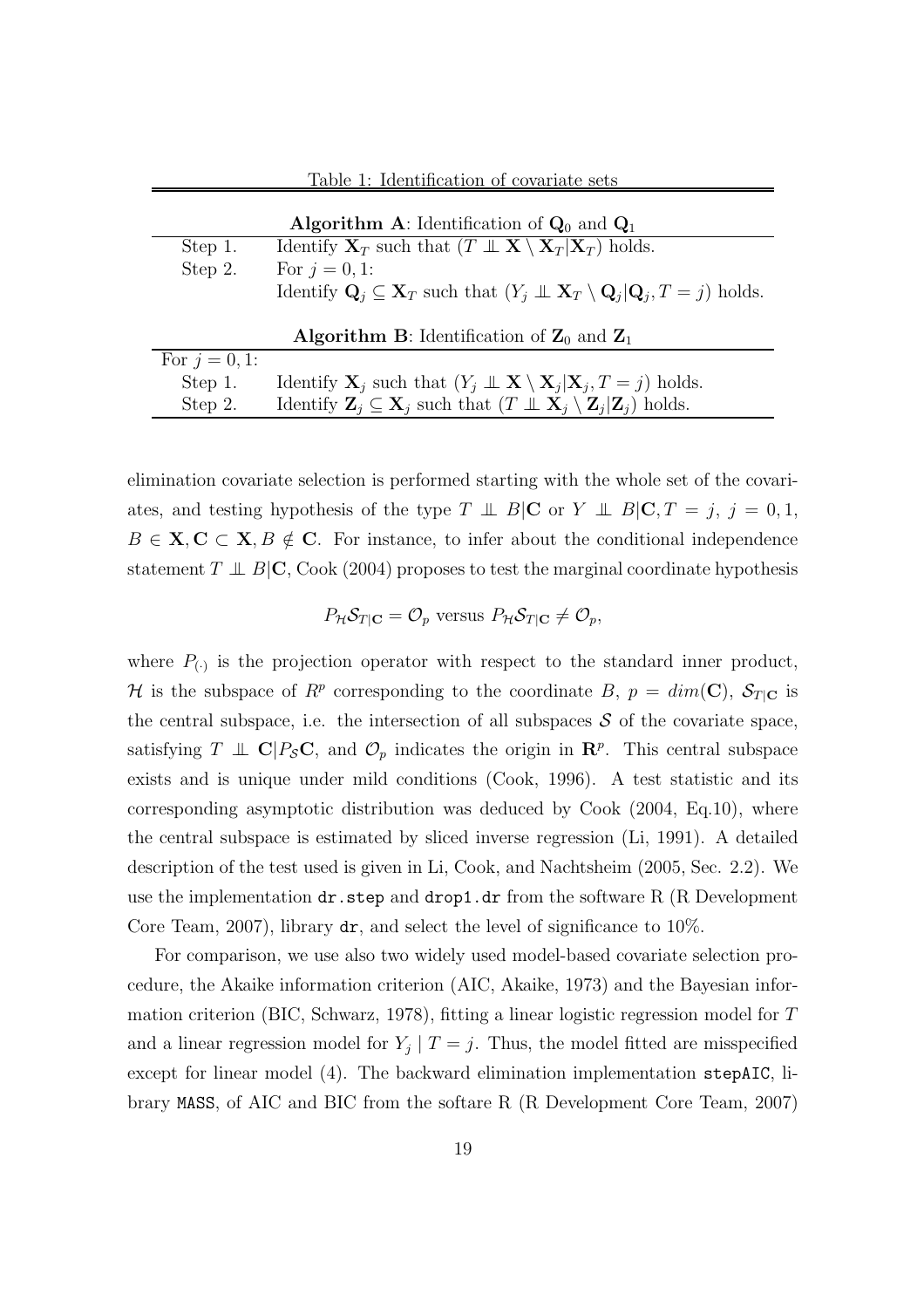is used.

|          |            |                                       | Algorithm A    | Algorithm B                                 |                      |  |  |
|----------|------------|---------------------------------------|----------------|---------------------------------------------|----------------------|--|--|
| $\it{n}$ | Method     | $\mathbf{X}_T \subseteq \mathbf{X}_T$ | $\mathbf{Q}_0$ | $\mathbf{X}_0 \subseteq \hat{\mathbf{X}}_0$ | $\hat{\mathbf{Z}}_0$ |  |  |
| 500      | AIC        | 99.7                                  | 99.9           | 100.0                                       | 99.8                 |  |  |
|          | <b>BIC</b> | 95.8                                  | 98.1           | 100.0                                       | 96.8                 |  |  |
|          | <b>MCH</b> | 99.6                                  | 99.8           | 100.0                                       | 99.7                 |  |  |
| 1000     | AIC        | 100.0                                 | 100.0          | 100.0                                       | 100.0                |  |  |
|          | <b>BIC</b> | 100.0                                 | 100.0          | 100.0                                       | 100.0                |  |  |
|          | <b>MCH</b> | 100.0                                 | 100.0          | 100.0                                       | 100.0                |  |  |

Table 2: Model  $(5)$  – The percentage of times the selected covariate sets are such that the unconfoundedness assumption holds given the selected sets.

Table 3: Model  $(6)$  – The percentage of times the selected covariate sets are such that the unconfoundedness assumption holds given the selected sets.

|        |            |                                       | Algorithm A            |           | Algorithm B    |
|--------|------------|---------------------------------------|------------------------|-----------|----------------|
| $\, n$ | Method     | $\mathbf{X}_T \subseteq \mathbf{X}_T$ | $Y_0 \perp T$<br>$Q_0$ |           | $\mathbf{Z}_0$ |
| 500    | AIC        | 99.7                                  | 19.1                   | 25.5      | 22.2           |
|        | <b>BIC</b> | 95.7                                  | 2.8                    | 5.4       | 2.3            |
|        | <b>MCH</b> | 99.3                                  | 79.5                   | 98.5      | 80.5           |
| 1000   | AIC        | 100.0                                 | 20.2                   | 26.1      | 25.4           |
|        | BIC        | 100.0                                 | 2.4                    | 4.3       | 3.7            |
|        | MCH        | 100.0                                 | 90.4                   | $100.0\,$ | 96.7           |

Results are summarized for  $j = 0$  and models (5) and (6) in Tables 2 and 3, by giving the percentage of times the selected covariate set (in both steps of the algorithms) are d-separators, i.e. the unconfoundedness assumption holds by conditioning on the sets. Results for (4) are similar to those for (5) and are therefore omitted. As in Li, Cook, and Nachtsheim (2005) the model-free marginal coordinate hypothesis (MCH) procedure outperforms AIC and BIC when the latter use misspecified models, here in the case of model (6). Similar results were obtained for  $j = 1$ .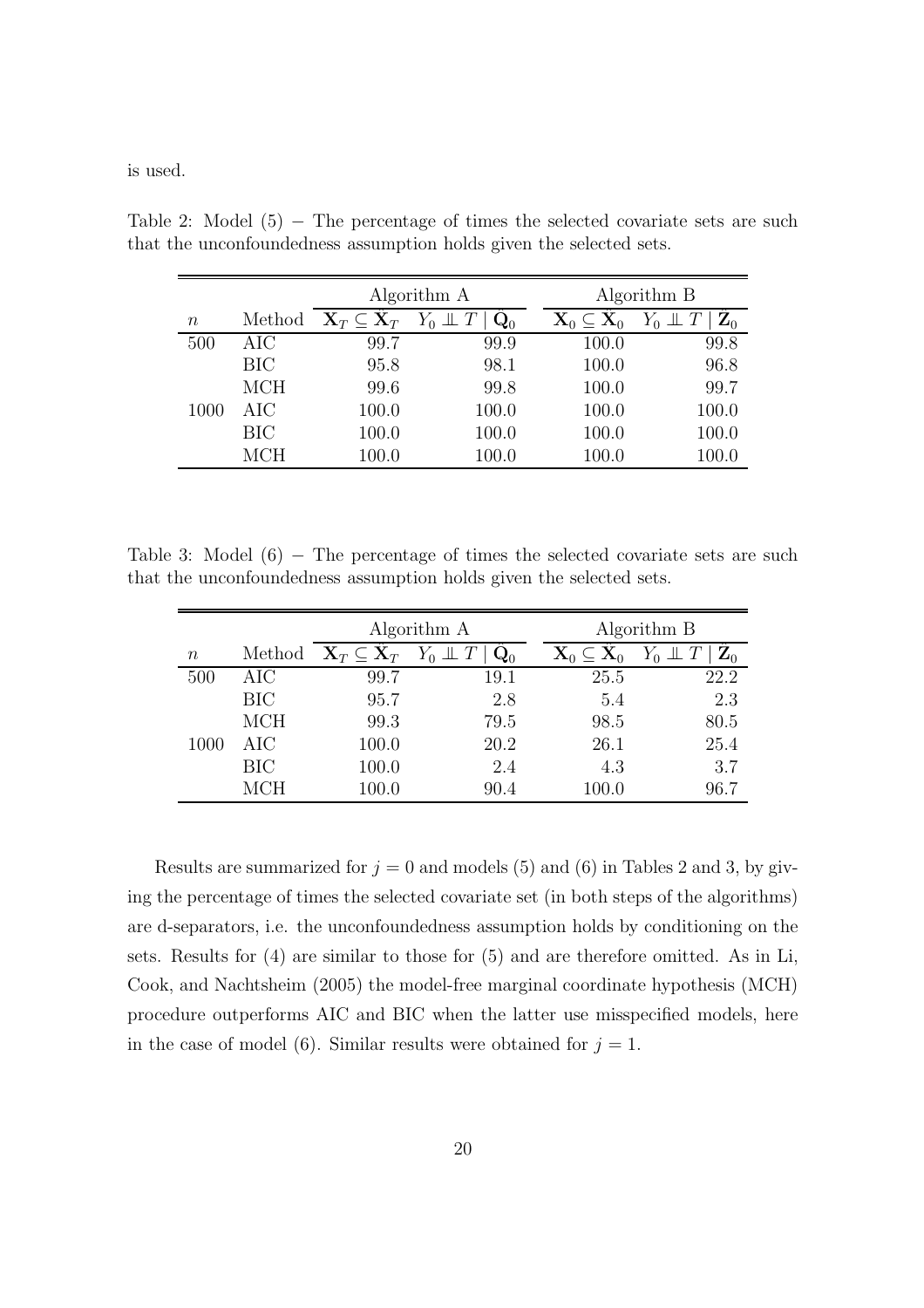#### 5.3 Covariate selection and estimation

In this section we study the consequences of covariate selection for the estimation of average treatment effects. We use MCH as described in the previous section to obtain selected covariates subsets. For estimation of the average treatment effects, we control/match for the sets  $X_T$ , Q,  $X_Y$ , and Z, as well as their selected version,  $\hat{\mathbf{X}}_T, \hat{\mathbf{Q}} = \hat{\mathbf{Q}}_0 \cup \hat{\mathbf{Q}}_1, \, \hat{\mathbf{X}}_Y = \hat{\mathbf{X}}_0 \cup \hat{\mathbf{X}}_1, \text{ and } \hat{\mathbf{Z}} = \hat{\mathbf{Z}}_0 \cup \hat{\mathbf{Z}}_1.$ 

Two estimators of average treatment effects are considered, a matching and an inverse probability weighting estimator. Treatment effects are estimated by oneto-one matching with replacement, i.e. where each unit has a single match. The matching estimator we use is

$$
\hat{\beta}_{\rm SM} = \frac{1}{n} \left\{ \sum_{i=1}^{n_1} \left( Y_{1i} - \hat{Y}_{0i} \right) + \sum_{i=1}^{n_0} \left( \hat{Y}_{1i} - Y_{0i} \right) \right\},
$$
\n
$$
\hat{\gamma}_{\rm SM} = \frac{1}{n_1} \sum_{i=1}^{n_1} \left( Y_{1i} - \hat{Y}_{0i} \right),
$$
\n(7)

where  $n_1$  and  $n_0$  are the number of treated and control units respectively,  $n = n_1 + n_0$ , and  $\hat{Y}_{1i}$  and  $\hat{Y}_{0i}$  are the outcome of the closest match to unit i among the treated and control respectively. Closest matches are chosen to minimize the Euclidian vector norm

$$
||C_i - C_m|| = \{ (C_i - C_m)'(C_i - C_m) \}^{1/2},
$$

where  $\mathbf{C}_i$  and  $\mathbf{C}_m$  denotes the covariate vector to be matched for, for the observed unit  $i$  and its potential match  $m$  respectively.

The second estimator we study is an inverse probability weighting estimator (Hirano, Imbens, and Ridder, 2003)

$$
\hat{\beta}_{IPW} = \frac{1}{n} \sum_{i=1}^n \left( \frac{T_i Y_i}{\hat{e}(\mathbf{C}_i)} - \frac{(1-T_i)Y_i}{(1-\hat{e}(\mathbf{C}_i))} \right), \quad \hat{\gamma}_{IPW} = \frac{\frac{1}{n} \sum_{i=1}^n \hat{e}(\mathbf{C}_i) \left( \frac{T_i Y_i}{\hat{e}(\mathbf{C}_i)} - \frac{(1-T_i)Y_i}{(1-\hat{e}(\mathbf{C}_i))} \right)}{\frac{1}{n} \sum_{i=1}^n \hat{e}(\mathbf{C}_i)},
$$

where  $e(\mathbf{C}_i) = \Pr(T = 1 | \mathbf{C}_i)$ , called propensity score, is fitted by using a linear (in the covariates) logistic regression yielding  $\hat{e}(\mathbf{C}_i)$ , and  $\mathbf{C}_i$  is the covariate vector to be controlled for. However, when the latter is  $Z$  or  $Z$ , i.e. covariates affecting the outcome solely have been discarded, then we follow Hahn (2004) and replace  $\hat{\gamma}_{IPW}$  by

$$
\hat{\gamma}_{\text{IPW}} = \frac{\frac{1}{n} \sum_{i=1}^{n} \hat{e}(\mathbf{D}_{i}) \left( \frac{T_{i} Y_{i}}{\hat{e}(\mathbf{C}_{i})} - \frac{(1 - T_{i}) Y_{i}}{(1 - \hat{e}(\mathbf{C}_{i}))} \right)}{\frac{1}{n} \sum_{i}^{n} \hat{e}(\mathbf{D}_{i})},
$$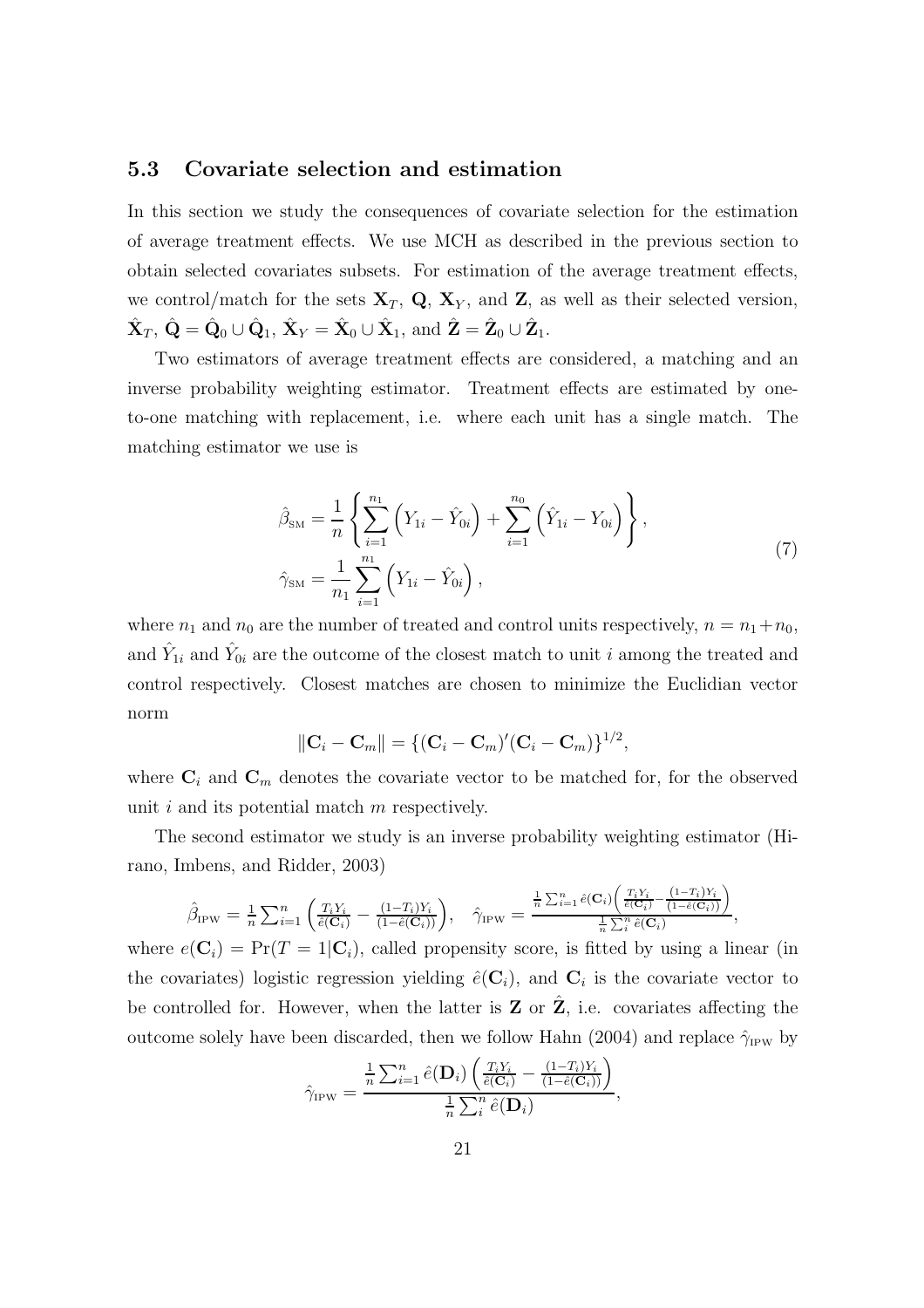where  $\mathbf{C} = \mathbf{X}_Y$  and  $\mathbf{D} = \mathbf{Z}$ , or  $\mathbf{C} = \hat{\mathbf{X}}_Y$  and  $\mathbf{D} = \hat{\mathbf{Z}}$ 

The results (bias, standard deviation and mean squared error, MSE) for both estimators are found in Tables 4-9 (Appendix B) and summarized in Figures 2-4.



Figure 2: Model (4) – Bias, standard devation and MSE of  $\hat{\beta}_{SM}$ ,  $\hat{\beta}_{IPW}$ ,  $\hat{\gamma}_{SM}$  and  $\hat{\gamma}_{IPW}$ when estimators utilize the sets  $\hat{\mathbf{X}}_T$ ,  $\hat{\mathbf{Q}}$ ,  $\hat{\mathbf{X}}_Y$  and  $\hat{\mathbf{Z}}$ .

For all our experiments we see that estimators based on the selected set  $\hat{Q}$  yield lower MSE than  $\hat{\mathbf{X}}_T$ . Moreover,  $\hat{\mathbf{Q}}$  itself yields at best only as low MSE than  $\hat{\mathbf{X}}_Y$ and/or  $\hat{Z}$ . Thus, this study indicates that Algorithm B in Table 1 is to be preferred to Algorithm A. This is in line with Kuroki and Miyakawa (2003), where by restrict-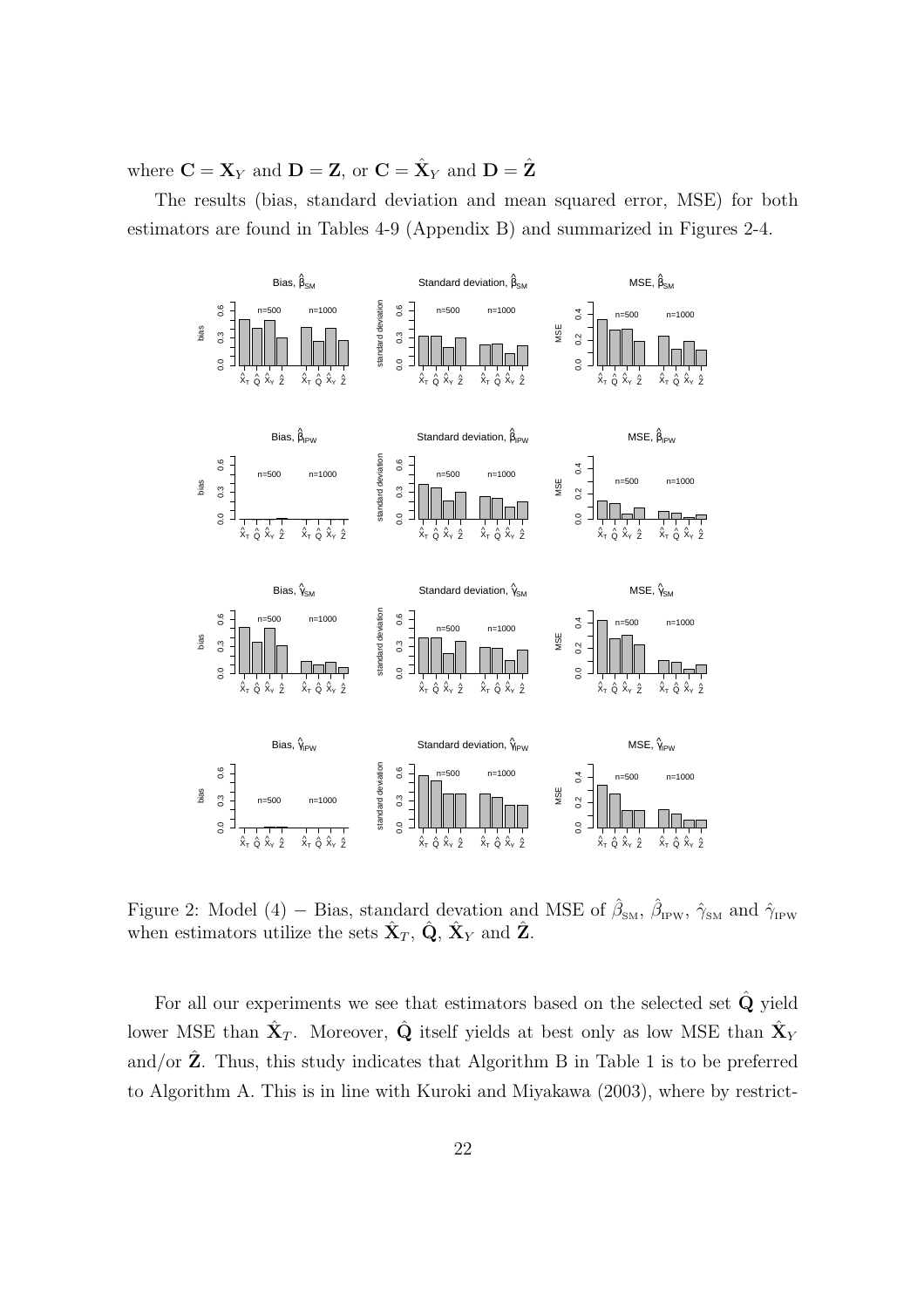

Figure 3: Model (5) – Bias, standard devation and MSE of  $\hat{\beta}_{SM}$ ,  $\hat{\beta}_{IPW}$ ,  $\hat{\gamma}_{SM}$  and  $\hat{\gamma}_{IPW}$ when estimators utilize the sets  $\hat{\mathbf{X}}_T$ ,  $\hat{\mathbf{Q}}$ ,  $\hat{\mathbf{X}}_Y$  and  $\hat{\mathbf{Z}}$ .

ing attention to linear structural equations, i.e. a parametric situation, it is shown that it is more efficient to estimate the treatment effect by conditioning on the covariates that affects directly the outcome rather than conditioning on variables that are related to the outcome only through other variables. Finally, we note that our results show that both  $\hat{\mathbf{X}}_Y$  and  $\hat{\mathbf{Z}}$  may yield lowest MSE. This typically depends on whether bias dominates the variance, hence on the data generating mechanism and the estimator used. Our suggestion would be to use  $\hat{\mathbf{Z}}$  instead of  $\hat{\mathbf{X}}_Y$  in situations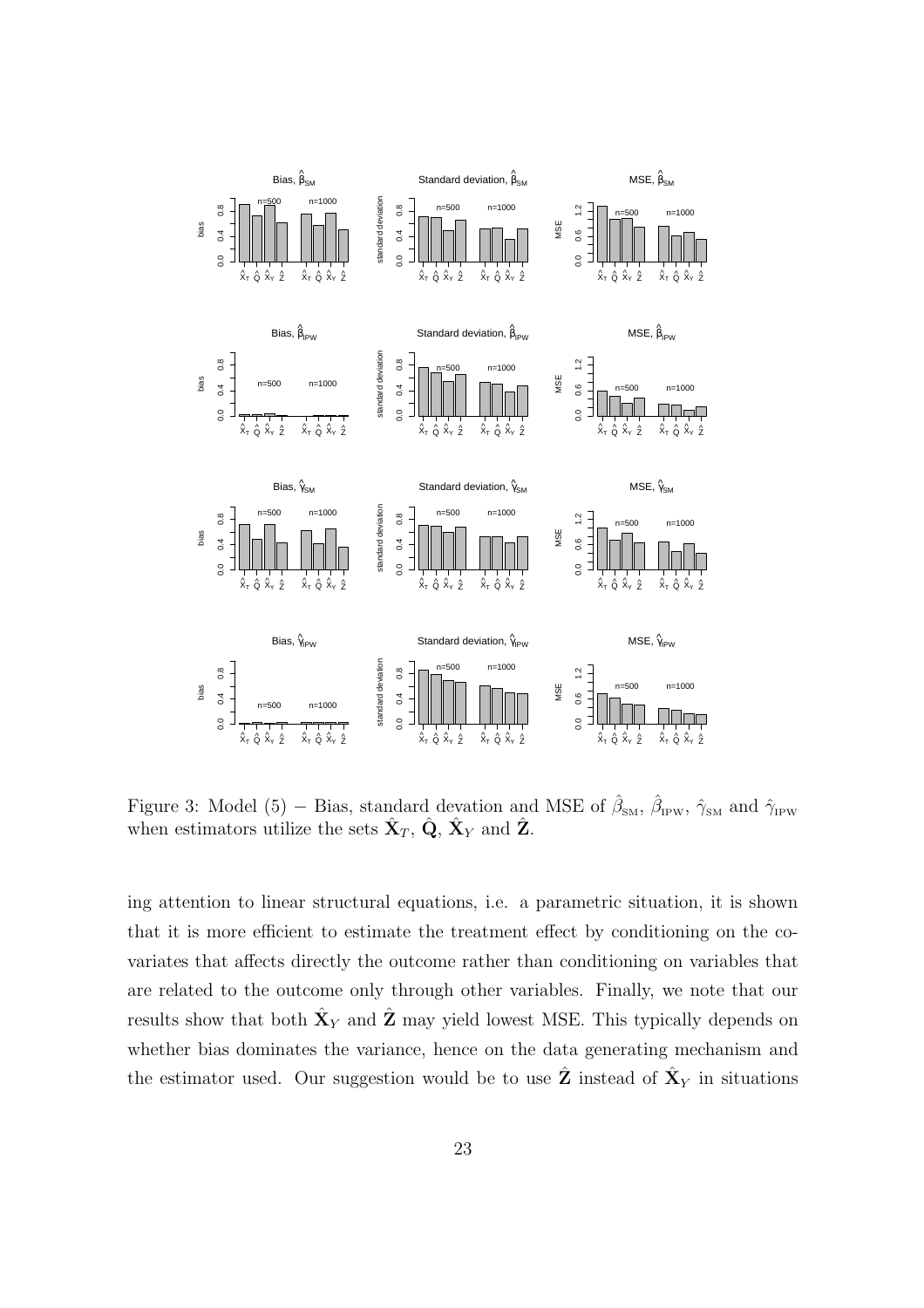

Figure 4: Model (6) – Bias, standard devation and MSE of  $\hat{\beta}_{SM}$ ,  $\hat{\beta}_{IPW}$ ,  $\hat{\gamma}_{SM}$  and  $\hat{\gamma}_{IPW}$ when estimators utilize the sets  $\hat{\mathbf{X}}_T$ ,  $\hat{\mathbf{Q}}$ ,  $\hat{\mathbf{X}}_Y$  and  $\hat{\mathbf{Z}}$ .

where the cardinality of the former is much lower than that of the former, since then one may expect bias to be more of a problem. Finally, we should note here that the bias obtained with the inverse probability weighting estimator is probably unrealistically low. This is due to the fact that this estimator is using the correctly specified parametric propensity score. Using a non-parametric estimate of the latter should increase bias and decrease variance.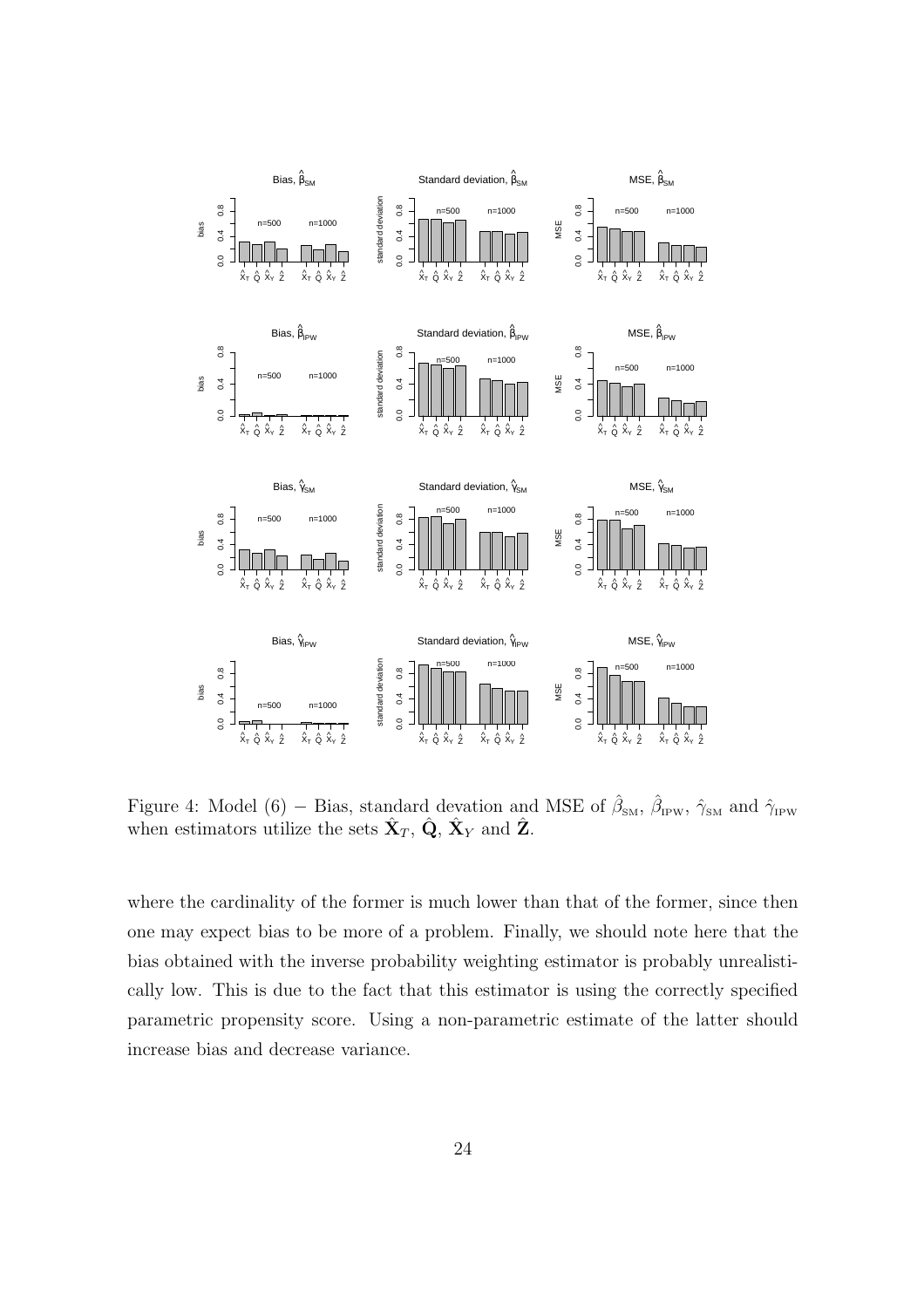# 6 Discussion

In this paper we have argued that non-parametric estimation of an average treatment effect can be improved by reducing the dimension of the set of covariates utilized. We have defined reduced sets of covariates which guarantee the unconfoundedness of the treatment, and we have provided a general sufficient condition under which the defined subsets are minimal in the presence of unobserved variables. We have also shown that the defined subsets of covariates are identified through the conditional independence statements given in Propositions 13 and 14. With simulations we study the finite sample properties of non-parametric estimators based on covariate selected with the data at hand. Estimators based on selected sets of covariates are often shown to outperform estimators using larger sets in terms of mean squared error. In particular, our results suggest that using the covariates sets that affect treatment assignment (common practice) is not optimal, and that the focus should lie on covariates affecting the outcome instead.

There is some controversy in the literature concerning the relevance of asymptotic properties of non-parametric estimators of treatment effects when dealing with finite sample sizes, see Robins and Ritov (1997) and Angrist and Hahn (2004). In particular,  $\sqrt{n}$ -consistency of the estimators of an average treatment effect is typically obtained by averaging over non-parametric estimates of regression functions over the covariates. The latter estimates have slower rates of convergence (the more covariates the slower) and this may be translated into poor small sample performance even for the resulting  $\sqrt{n}$ -consistent averages. This issue merely highlights the need for the reduction of the dimension of the covariate set discussed herein.

The minimal sets of covariates that we characterize are unique within the subsets of covariates in which they are defined. In general, other minimal sets may be available, possibly of lower cardinality, although we conjecture that the minimal sets defined in this paper are the only identified ones if no further assumptions are made.

# Acknowledgments

The Swedish Research Council (Linneaus grant: Ageing and Living Condition program), the Swedish Council for Working Life and Social Research and the Swedish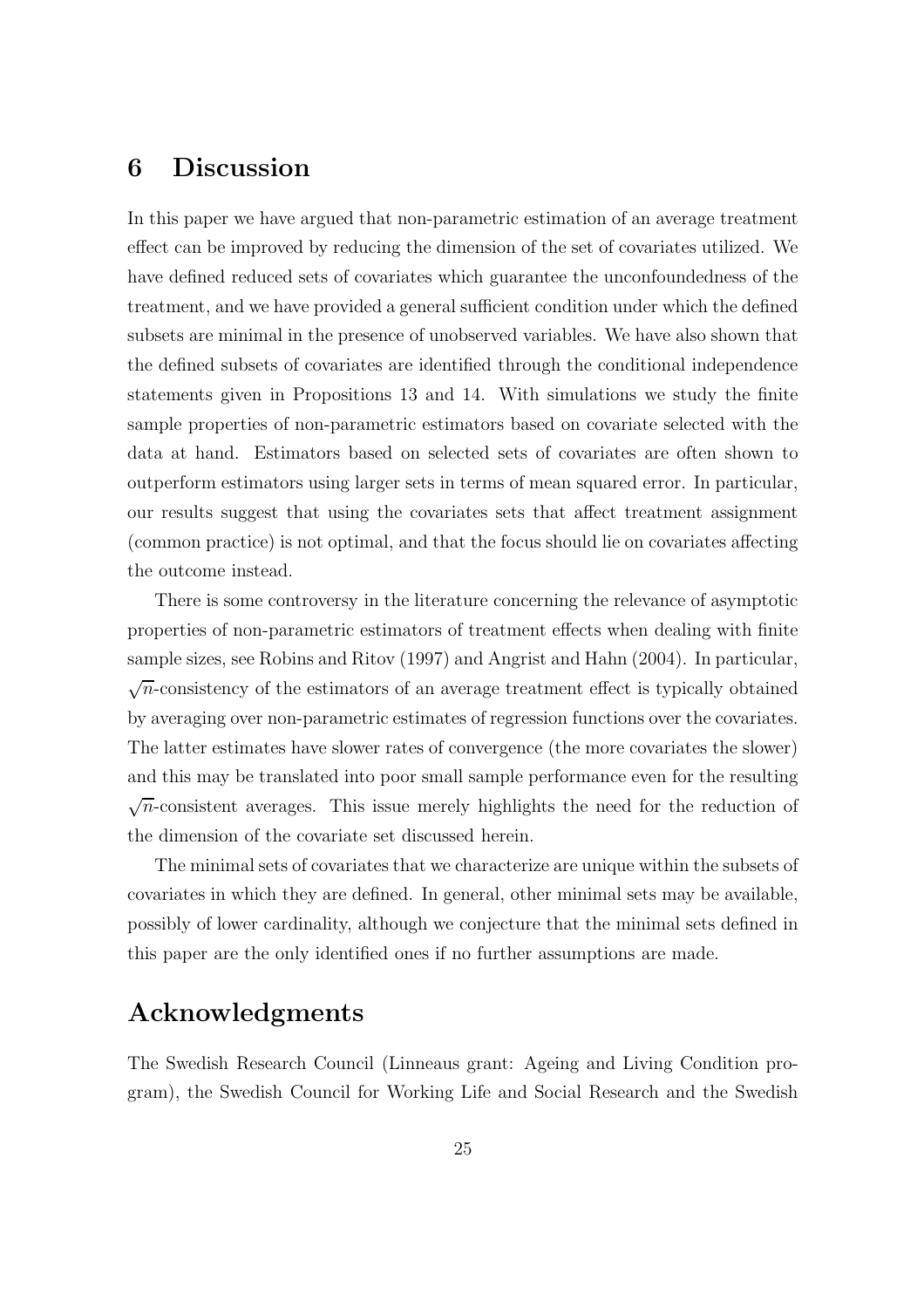Foundation for International Cooperation in Research and Higher Education are acknowledged for their financial support.

# References

- Abadie, A. and Imbens, G. W. (2006). Large sample properties of matching estimators for average treatment effects. Econometrica, 74, 235–267.
- Akaike, H. (1973). Information theory and extension of the maximum likelihood principle. In B. Petrov and F. Cs`aki (Eds.), Proc. 2nd Int. Symp. Information Theory, Budapest, pp. 267–281. Akadémiai Kiadó.
- Angrist, J. and Hahn, J. (2004). When to control for covariates? Panel asymptotics for estimates of treatment effects. The Review of Economics and Statistics, 86, 58–72.
- Bellman, R. E. (1961). Adaptive Control Processes. Princeton: Princeton University Press.
- Cook, R. D. (1996). Graphics for regressions with a binary response. Journal of the American Statistical Association, 91, 983–992.
- Cook, R. D. (1998). Regression Graphics. New York: Wiley.
- Cook, R. D. (2004). Testing predictor contributions in sufficient dimension reduction. The Annals of Statistics, 32, 1062–1092.
- Dawid, A. P. (1979). Conditional independence in statistical theory. *Journal of the* Royal Statistical Society: Series B, 41, 1–31.
- Dawid, A. P. (2002). Influence diagrams for causal modelling and inference. *Inter*national Statistical Review, 70, 161–189.
- de Luna, X. and Johansson, P. (2006). Exogeneity in structural equation models. Journal of Econometrics, 132, 527–543.
- Hahn, J. (1998). On the role of the propensity score in efficient semiparametric estimation of average treatment effects. Econometrica, 66, 315–331.
- Hahn, J. (2004). Functional restriction and efficiency in causal inference. The Review of Economics and Statistics, 86, 73–76.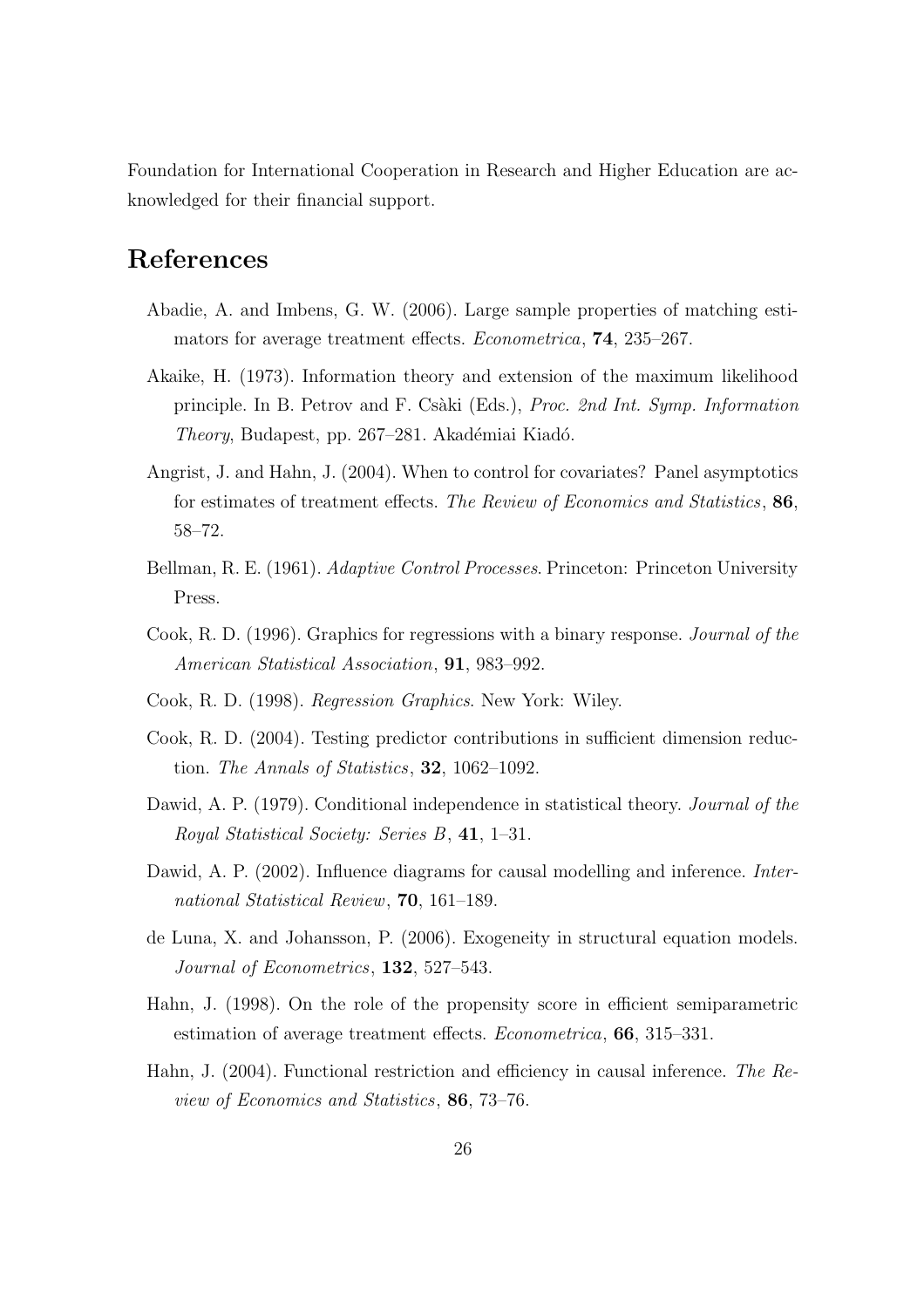- Heckman, J., Ichimura, H., and Todd, P. (1998). Matching as an econometric evaluation estimator. Review of Economic Studies, 65, 261–294.
- Hirano, K., Imbens, G. W., and Ridder, G. (2003). Efficient estimation of average treatment effects using the estimated propensity score. Econometrica, 71, 1161– 1189.
- Holland, P. W. (1986). Statistics and causal inference. Journal of the American Statistical Association, 81, 945–960.
- Imbens, G. W. (2004). Nonparametric estimation of average treatment effects under exogeneity: A review. The Review of Economics and Statistics, 86, 4–29.
- Imbens, G. W., Newey, W., and Ridder, G. (2003). Mean-squared-error calculations for average treatment effects. Department of Economics, UC Berkeley, unpublished manuscript.
- Kuroki, M. and Miyakawa, M. (2003). Covariate selection for estimating the causal effect of control plans by using causal diagrams. Journal of the Royal Statistical Society: Series B, 65, 209–222.
- Lauritzen, S. (1996). Graphical Models. Oxford: Oxford University Press.
- Lauritzen, S. (2001). Causal inference from graphical models. In Barndorff-Nielsen, O.E., Cox, D.R. and Klüppelberg, C. (Eds.), Complex Stochastic Systems, pp. 63-107, London: Chapman and Hall.
- Li, K. (1991). Sliced inverse regression for dimension reduction. Journal of the American Statistical Association, 86, 316–327.
- Li, L., Cook, R. D., and Nachtsheim, C. J. (2005). Model-free variable selection. Journal of the Royal Statistical Society Series B, 67, 285–299.
- Meek, C. (1995). Strong completeness and faithfulness in Bayesian networks. In P. Besnard and S. Hanks (Eds.), Uncertainty in Artificial Intelligence: Proceedings of the 11<sup>th</sup> Conference, San Francisco, pp. 411–418. Morgan Kaufmann.
- Neyman, J. (1923). Sur les applications de la théorie des probabilités aux experiences agricoles: Essai des principes. Roczniki Nauk Rolniczych, X, 1–51. In Polish, English translation by D. Dabrowska and T. Speed in Statistical Science, 5, 465–472, 1990.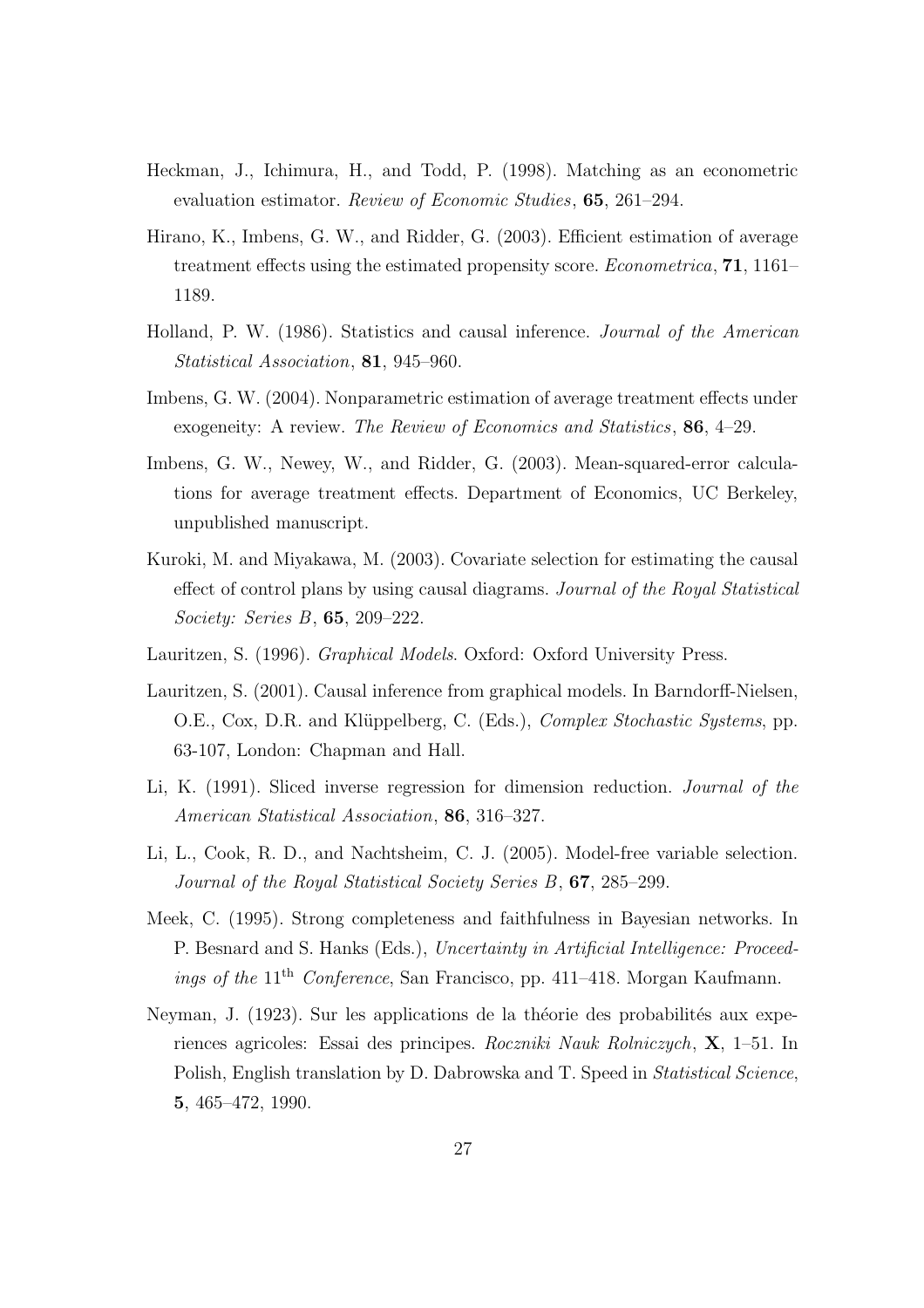- Pearl, J. (1988). Probabilistic Reasoning in Intelligent Systems: Networks of Plausible Inference. San Mateo, CA: Morgan Kauffman.
- Pearl, J. (2000). Causality: Models, Reasoning and Inference. Cambridge: Cambridge University Press.
- R Development Core Team (2007). R: A Language and Environment for Statistical Computing. Vienna, Austria: R Foundation for Statistical Computing. ISBN 3-900051-07-0.
- Richardson, T. S. and Spirtes, P. (2002). Ancestral graph Markov models. The Annals of Statistics, 30, 962–1030.
- Richardson, T. S. and Spirtes, P. (2003). Causal inference via ancestral graph models. In Green, P. J., Hjort, N.L., and Richardson, S. (Eds.), Highly Structured Stochastic Systems, Oxford: Oxford University Press, pp. 83-108.
- Robins, J. and Ritov, Y. (1997). Toward a curse of dimensionality appropriate (CODA) asymptotic theory for semi-parametric models. Statistics in Medicine, 16, 285–319.
- Robins, J., Scheines, R., Spirtes, P., and Wasserman, L. (2003). Uniform consistency in causal inference. Biometrika, 90, 491–515.
- Robins, J. M. and Rotnitzky, A. (1995). Semiparametric efficiency in multivariate regression models with missing data. Journal of the American Statistical Association, 90, 122–129.
- Rosenbaum, P. R. (2002). Observational Studies (2nd edition). New York: Springer.
- Rosenbaum, P. R. and Rubin, D. B. (1983). The central role of the propensity score in observational studies for causal effects. Biometrika, 70, 41–55.
- Rubin, D. B. (1974). Estimating causal effects of treatments in randomized and nonrandomized studies. Journal of Educational Psychology, 66, 688–701.
- Rubin, D. B. (1991). Practical implications of modes of statistical inference for causal effects and the critical role of the assignment mechanism. Biometrics, 47, 1213–1234.
- Schwarz, G. (1978). Estimating the dimension of a model. The Annals of Statistics, 6, 461–464.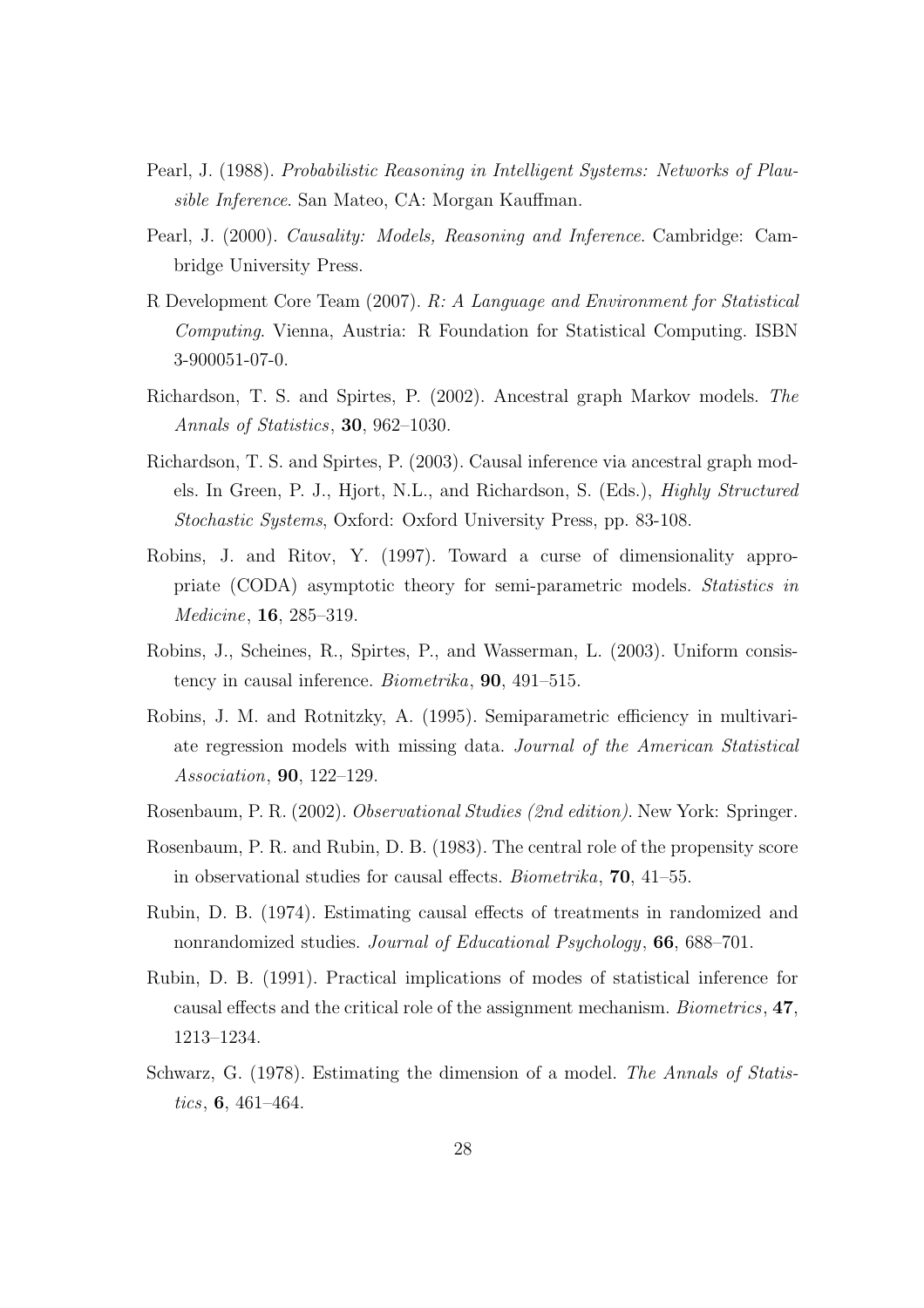- Spirtes, P., Glymour, C., and Scheines, R. (2000). Causation, Prediction and Search, (2nd edition). Cambridge, MA: The MIT Press.
- Su, L. and White, H. (2003). Testing conditional independence via empirical likelihood. Working Paper, 2003-14, Department of Economics, University of California, San Diego.
- Zhang, J. and Spirtes, P. (2003). Strong faithfulness and uniform consistency in causal inference. In Proceedings of the 19th Annual Conference on Uncertainty in Artificial Intelligence (UAI-03), San Francisco, CA, pp. 632–63. Morgan Kaufmann.

# A Marginalizing a DAG

### A.1 Preliminaries

An independence model  $\mathcal I$  over a vertex set V is a set of triples  $\langle A, B|C \rangle$ , where A, B and C are disjoint subsets of V and C is possibly empty. A separation criterion Γ associates an independence model  $\mathcal{I}_{\Gamma}(\mathcal{G})$  with a graph  $\mathcal{G}: \langle \mathbf{A}, \mathbf{B} | \mathbf{C} \rangle \in \mathcal{I}_{\Gamma}(\mathcal{G})$  if and only if **A** and **B** are separated given **C** in  $\mathcal{G}$  under criterion Γ. For instance, the independence model resulting from applying the d-separation criterion was denoted  $\mathcal{I}_d(\mathcal{G})$  in Section 4.1. An independence model  $\mathcal{I}_{\Gamma}(\mathcal{G})|_{U}$ , after marginalizing out a subset U is the subset of triples that do not involve any vertices in U:

$$
\mathcal{I}_{\Gamma}(\mathcal{G})[_{\mathbf{U}} \equiv \{ \langle \mathbf{A}, \mathbf{B} | \mathbf{C} \rangle | \langle \mathbf{A}, \mathbf{B} | \mathbf{C} \rangle \in \mathcal{I}_{d}(\mathcal{G}); (\mathbf{A} \cup \mathbf{B} \cup \mathbf{C}) \cap \mathbf{U} = \emptyset \},\
$$

where  $\emptyset$  denotes the empty set. We now define a graphical transformation for a DAG  $\mathcal{G}, \mathcal{G} \mapsto \mathcal{G}|_{U}$ , in such a way that the independence model corresponding to the transformed graph,  $\mathcal{G}[U]$ , will be the independence model obtained when marginalizing over the unobserved variables in the original DAG. Note that the transformed graph is not, in general, a DAG.

**Definition 15** Graphical transformation for a DAG  $\mathcal{G}, \mathcal{G} \mapsto \mathcal{G}[U]$ 

The graph  $\mathcal{G}[_U]$  has vertex set  $V \setminus U$  and edges specified as follows: If A and B are such that  $\forall \mathbf{Z}$ , with  $\mathbf{Z} \subseteq \mathbf{V} \setminus \mathbf{U} \cup \{A, B\}$ ,  $\langle A, B | \mathbf{Z} \rangle \notin \mathcal{I}_d(\mathcal{G})$ ,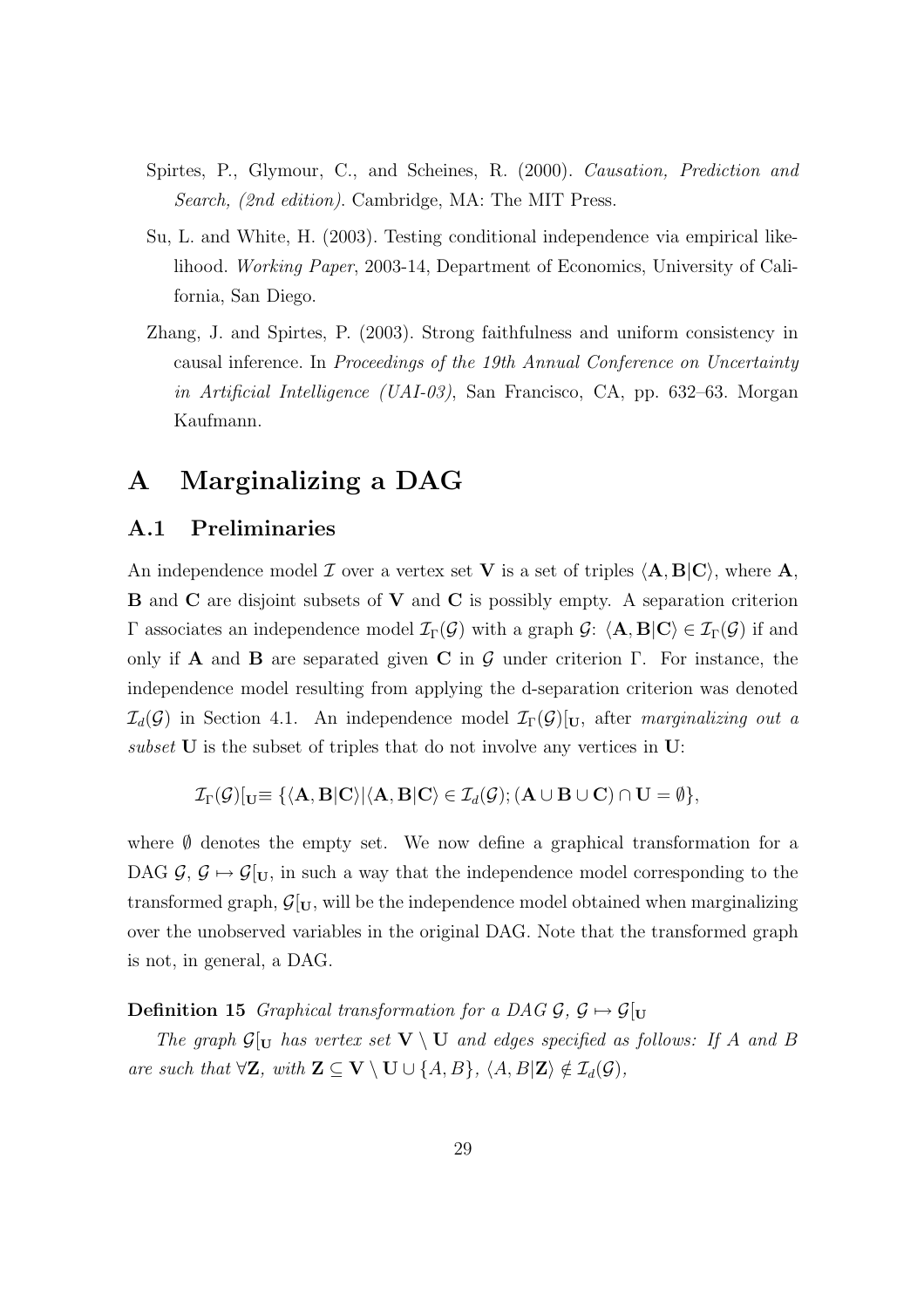

Figure 5: An ancestral graph, marginalizing Figure 1(b) over U.

and 
$$
\begin{cases} A \in an(B); B \notin an(A) \\ A \notin an(B); B \in an(A) \\ A \notin an(B); B \notin an(A) \end{cases}, then \begin{cases} A \to B \\ A \leftarrow B \\ A \leftrightarrow B \end{cases}, in \mathcal{G}[v].
$$

In particular,  $\mathcal{G}[U]$  is a graph where all vertices in U have been deleted. Two vertices A and B are adjacent in  $\mathcal{G}[_U]$  if for every subset **Z** of  $V \setminus U$ , A is not d-separated from B given **Z** in G. The graph  $\mathcal{G}|_U$  is called an *ancestral graph* by Richardson and Spirtes (2002). For example, the ancestral graph corresponding to the DAG of Figure  $1(b)$  where U is marginalized is drawn in Figure 2.

For an ancestral graph with directed and bi-directed edges the d-separation criterion extends to all colliders  $\rightarrow Z \leftrightarrow$ ,  $\leftrightarrow Z \leftrightarrow$ ,  $\rightarrow Z \leftrightarrow$ , and is then called the m-separation criterion, see Richardson and Spirtes (2002). The graphical independence model resulting from applying the m-separation criterion to a graph  $\mathcal G$ is denoted  $\mathcal{I}_m(\mathcal{G})$ . Note that for a DAG  $\mathcal{G}$  we have  $\mathcal{I}_d(\mathcal{G})[U]=\mathcal{I}_m(\mathcal{G}(U))$ , see Richardson and Spirtes (2002, Thm 4.18).

By construction we have that if  $\langle A, B|C \rangle \in \mathcal{I}_m(\mathcal{G}|_U)$  then  $A \perp \mathbf{B}|C|P|$ . Conversely, if  $(A \cup B \cup C) \cap U = \emptyset$  and  $A \perp \!\!\!\perp B|C[P]$ , then  $\langle A, B|C \rangle \in \mathcal{I}_d(\mathcal{G})$  by the faithfulness assumption and, hence,  $\langle A, B|C \rangle \in \mathcal{I}_m(\mathcal{G}[U])$ . In the sequel we use **A**  $\perp$  **B**|**C** to denote conditional independence under P, d-separation in G and mseparation in  $\mathcal{G}[U]$ .

### A.2 Proof of Propositions 10 and 11

Let P be a faithful distribution to a DAG  $\mathcal G$  which is such that assumption (A.7) holds. To obtain results under (A.6), replace in the proofs P with  $P_j$  and G with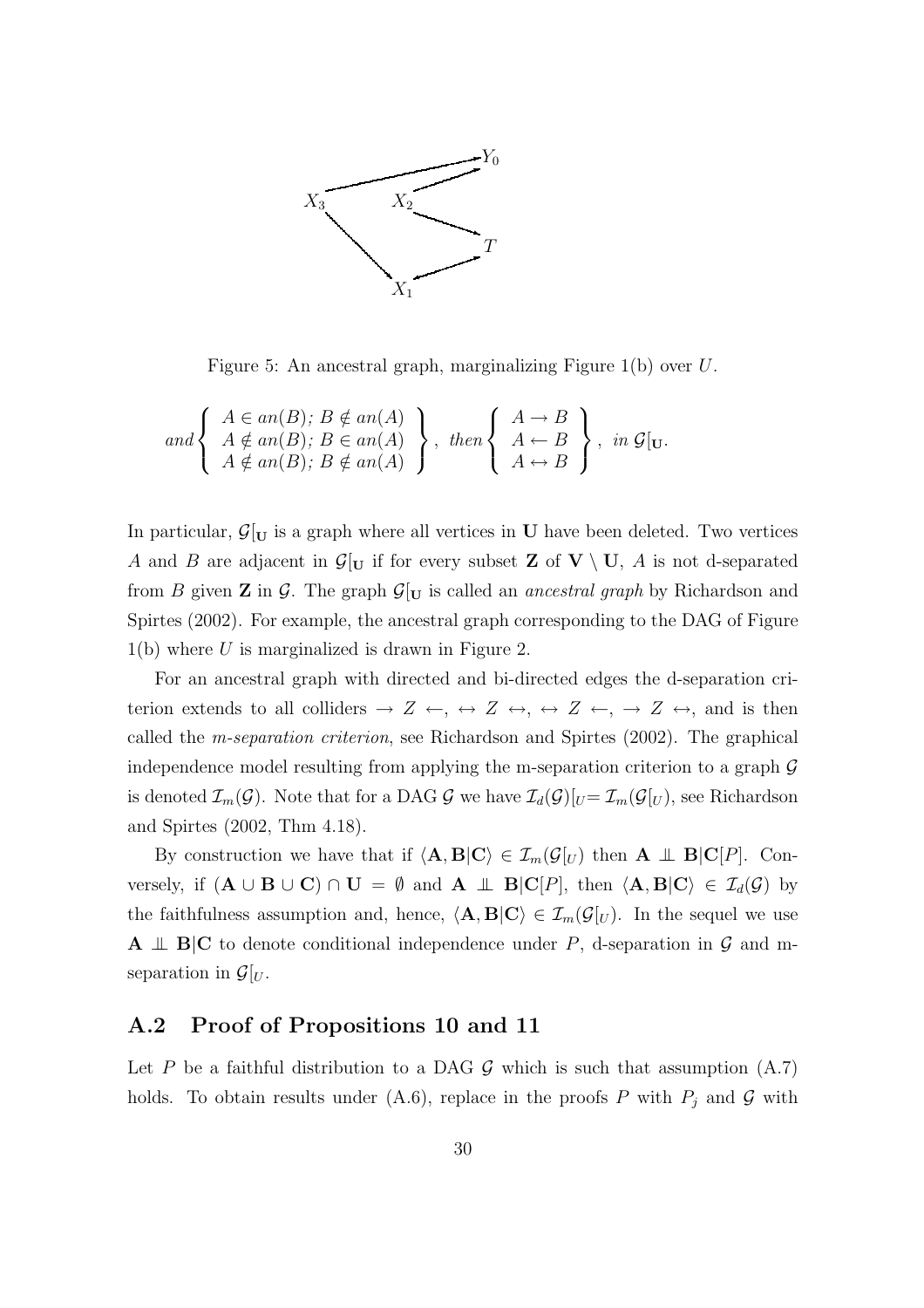$\mathcal{G}_j$ ,  $j = 0, 1$ . We denote in the sequel the transformed graph  $\mathcal{G}^* = \mathcal{G}[v]$ . We start by showing two lemmas.

**Lemma 16** Assume (A.1-A.4) and (A.6) or (A.7) then  $T \perp \mathbf{X} \setminus pa_{G^*}(T)|pa_{G^*}(T)$ .

**Proof.** Suppose for a contradiction that there is a path  $\pi$  m-connecting T and  $X^* \in \mathbf{X} \setminus pa_{\mathcal{G}^*(T)}(T)$ . The first vertex R in  $\pi$  is adjacent to T and, hence, by (A.6)  $R \in pa_{\mathcal{G}^*(T)}(T)$ . Consequently R is a non-collider on the path  $\pi$ , and the latter cannot m-connect  $T$  and  $X^*$ . This contradiction establishes the result.

**Lemma 17** Assume (A.1-A.4) and (A.6) or (A.7) then  $pa_{G^*(T)}(T) = \mathbf{X}_T$ .

**Proof.** Let  $R \in pa_{G^*(T)}(T)$ , then no subset of **X** m-separates R from T. Hence,  $R \in \mathbf{X}_T$  showing that  $pa_{\mathcal{G}^*(T)}(T) \subseteq \mathbf{X}_T$ . Moreover, by Lemma 1  $\mathbf{X}_T \subseteq pa_{\mathcal{G}^*(T)}(T)$ , thereby completing the proof.  $\blacksquare$ 

**Proof of Proposition 10.** Let  $\mathbf{Q}^-_j \subset \mathbf{Q}_j$  and assume for a contradiction that  $T \perp\!\!\!\perp Y_j | \mathbf{Q}_j^-$ . By the definition of  $\mathbf{Q}_j$ , we have that  $Y_j \perp\!\!\!\perp \mathbf{X}_T \setminus \mathbf{Q}_j^- | \mathbf{Q}_j^-$ , hence by our assumptions  $Y_j$  is m-connected to  $X_T^- \in \mathbf{X}_T \setminus \mathbf{Q}_j^-$  in  $\mathcal{G}^*$ . Hence there is an mconnecting path  $\pi$  from  $Y_j$  to  $X_T^ \overline{T}$  given  $\mathbf{Q}^-_j$ . By Lemma 17 we have that  $X^-_T \in pa_{\mathcal{G}^*}(T)$ so that  $\pi$  may be extended to a path m-connecting  $Y_j$  and T given  $\mathbf{Q}_j^-$ , which is a contradiction.

The proof of Proposition 11 is obtained as above by replacing  $\mathbf{Q}_j$  by  $\mathbf{Q}$  and  $Y_j$  by  $(Y_0, Y_1)$ .

# B Simulation results

We display here details of the simulation results described and discussed in Section 5.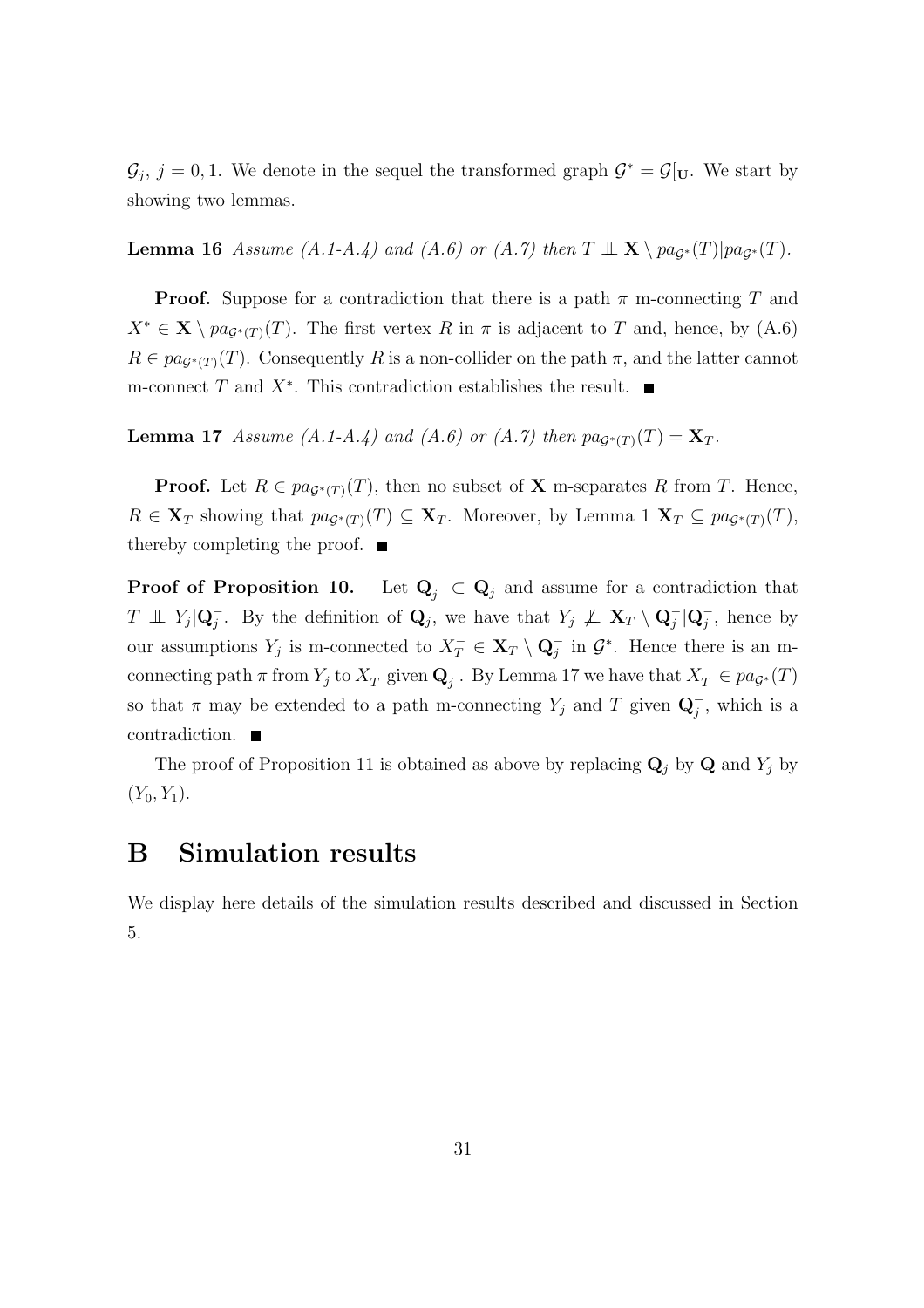|                  |                      |       |           |            |       | $\hat{\gamma}$ |            |
|------------------|----------------------|-------|-----------|------------|-------|----------------|------------|
|                  | matched              |       | standard  |            |       | standard       |            |
| $\boldsymbol{n}$ | covariates           | bias  | deviation | <b>MSE</b> | bias  | deviation      | <b>MSE</b> |
| 500              | $\mathbf{X}_T$       | 0.475 | 0.382     | 0.372      | 0.481 | 0.445          | 0.428      |
|                  | Q                    | 0.341 | 0.377     | 0.258      | 0.211 | 0.432          | 0.231      |
|                  | $\hat{\mathbf{X}}_T$ | 0.510 | 0.320     | 0.363      | 0.516 | 0.393          | 0.420      |
|                  | $\hat{\mathbf{Q}}$   | 0.412 | 0.327     | 0.276      | 0.352 | 0.395          | 0.279      |
|                  | $\mathbf{X}_Y$       | 0.422 | 0.167     | 0.206      | 0.424 | 0.200          | 0.220      |
|                  | $\mathbf{Z}$         | 0.200 | 0.330     | 0.149      | 0.203 | 0.380          | 0.185      |
|                  | $\hat{\mathbf{X}}_Y$ | 0.498 | 0.196     | 0.287      | 0.502 | 0.226          | 0.304      |
|                  | $\hat{\mathbf{Z}}$   | 0.308 | 0.308     | 0.190      | 0.309 | 0.362          | 0.226      |
| 1000             | $\mathbf{X}_T$       | 0.386 | 0.273     | 0.223      | 0.130 | 0.321          | 0.120      |
|                  | $\bf Q$              | 0.270 | 0.272     | 0.147      | 0.062 | 0.306          | 0.097      |
|                  | $\hat{\textbf{X}}_T$ | 0.422 | 0.231     | 0.232      | 0.135 | 0.289          | 0.102      |
|                  | $\hat{\mathbf{Q}}$   | 0.268 | 0.237     | 0.128      | 0.102 | 0.284          | 0.091      |
|                  | $\mathbf{X}_Y$       | 0.344 | 0.103     | 0.129      | 0.103 | 0.128          | 0.027      |
|                  | $\mathbf{Z}$         | 0.138 | 0.224     | 0.069      | 0.041 | 0.292          | 0.087      |
|                  | $\hat{\mathbf{X}}_Y$ | 0.411 | 0.135     | 0.187      | 0.124 | 0.143          | 0.036      |
|                  | $\hat{\mathbf{Z}}$   | 0.275 | 0.218     | 0.123      | 0.075 | 0.262          | 0.074      |

Table 4: Model (4) – Bias, standard deviation and MSE for  $\hat{\beta}_{SM}$  and  $\hat{\gamma}_{SM}$ .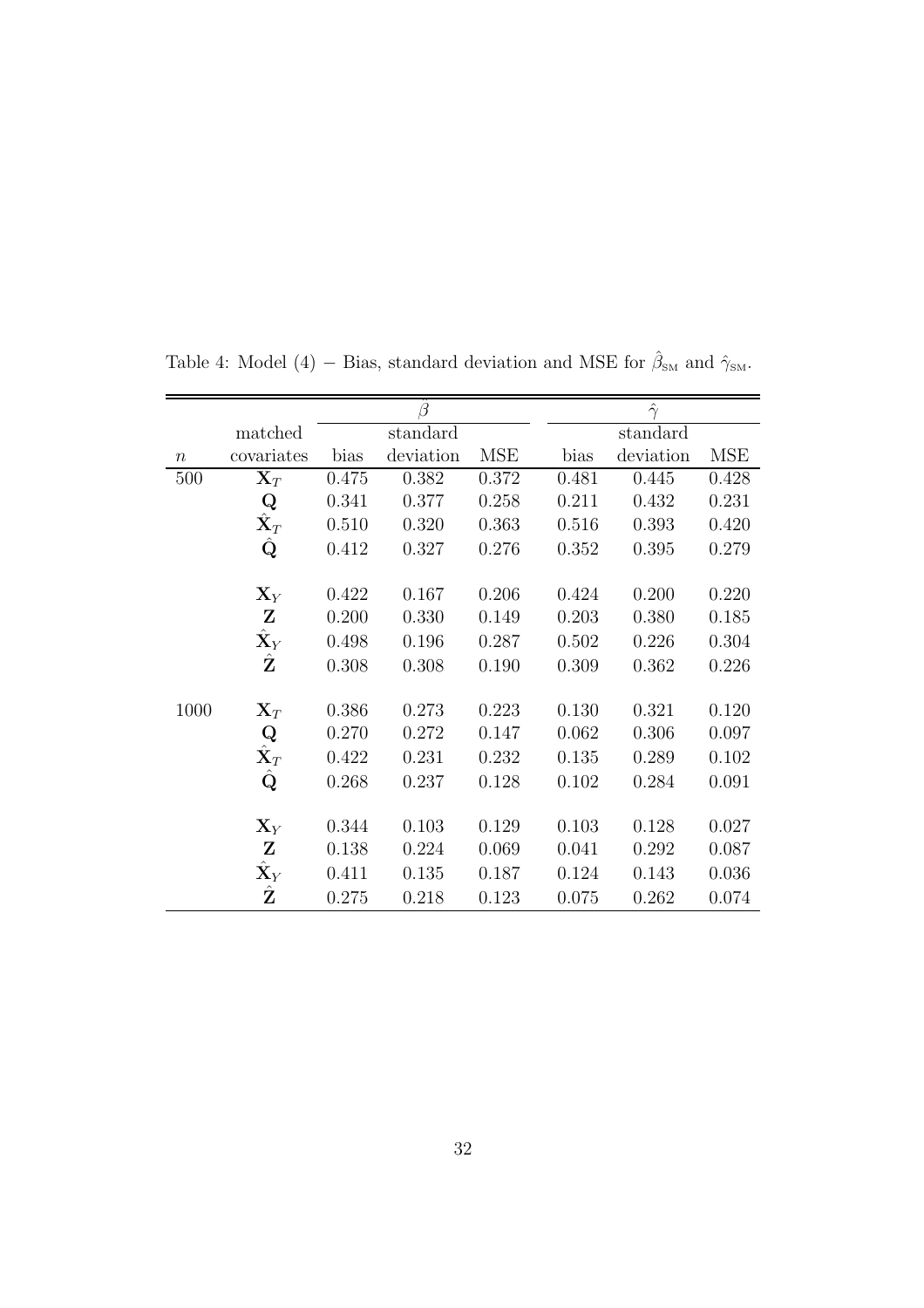|                  |                      |          |           | $\hat{\gamma}$ |       |           |            |
|------------------|----------------------|----------|-----------|----------------|-------|-----------|------------|
|                  | matched              | standard |           |                |       | standard  |            |
| $\boldsymbol{n}$ | covariates           | bias     | deviation | <b>MSE</b>     | bias  | deviation | <b>MSE</b> |
| 500              | $\mathbf{X}_T$       | 0.845    | 0.811     | 1.372          | 0.660 | 0.767     | 1.023      |
|                  | Q                    | 0.658    | 0.806     | 1.082          | 0.286 | 0.744     | 0.635      |
|                  | $\hat{\mathbf{X}}_T$ | 0.907    | 0.708     | 1.324          | 0.715 | 0.706     | 1.009      |
|                  | $\hat{\mathbf{Q}}$   | 0.727    | 0.693     | 1.009          | 0.482 | 0.699     | 0.720      |
|                  | $\mathbf{X}_Y$       | 0.718    | 0.450     | 0.717          | 0.642 | 0.577     | 0.745      |
|                  | $\mathbf{Z}$         | 0.658    | 0.806     | 1.082          | 0.286 | 0.744     | 0.635      |
|                  | $\hat{\mathbf{X}}_Y$ | 0.887    | 0.492     | 1.029          | 0.726 | 0.592     | 0.877      |
|                  | $\hat{\mathbf{Z}}$   | 0.612    | 0.662     | 0.813          | 0.430 | 0.683     | 0.651      |
| 1000             | $\mathbf{X}_T$       | 0.709    | 0.572     | 0.829          | 0.582 | 0.558     | 0.650      |
|                  | $\bf Q$              | 0.548    | 0.569     | 0.623          | 0.261 | 0.540     | 0.359      |
|                  | $\hat{\mathbf{X}}_T$ | 0.756    | 0.514     | 0.835          | 0.624 | 0.525     | 0.665      |
|                  | $\hat{\mathbf{Q}}$   | 0.580    | 0.532     | 0.619          | 0.420 | 0.522     | 0.448      |
|                  | $\mathbf{X}_Y$       | 0.609    | 0.319     | 0.472          | 0.584 | 0.416     | 0.513      |
|                  | $\mathbf{Z}$         | 0.548    | 0.569     | 0.623          | 0.261 | 0.540     | 0.359      |
|                  | $\hat{\mathbf{X}}_Y$ | 0.761    | 0.348     | 0.700          | 0.659 | 0.429     | 0.619      |
|                  | $\hat{\mathbf{Z}}$   | 0.510    | 0.513     | 0.524          | 0.366 | 0.522     | 0.406      |

Table 5: Model (5) – Bias, standard deviation and MSE for  $\hat{\beta}_{SM}$  and  $\hat{\gamma}_{SM}$ .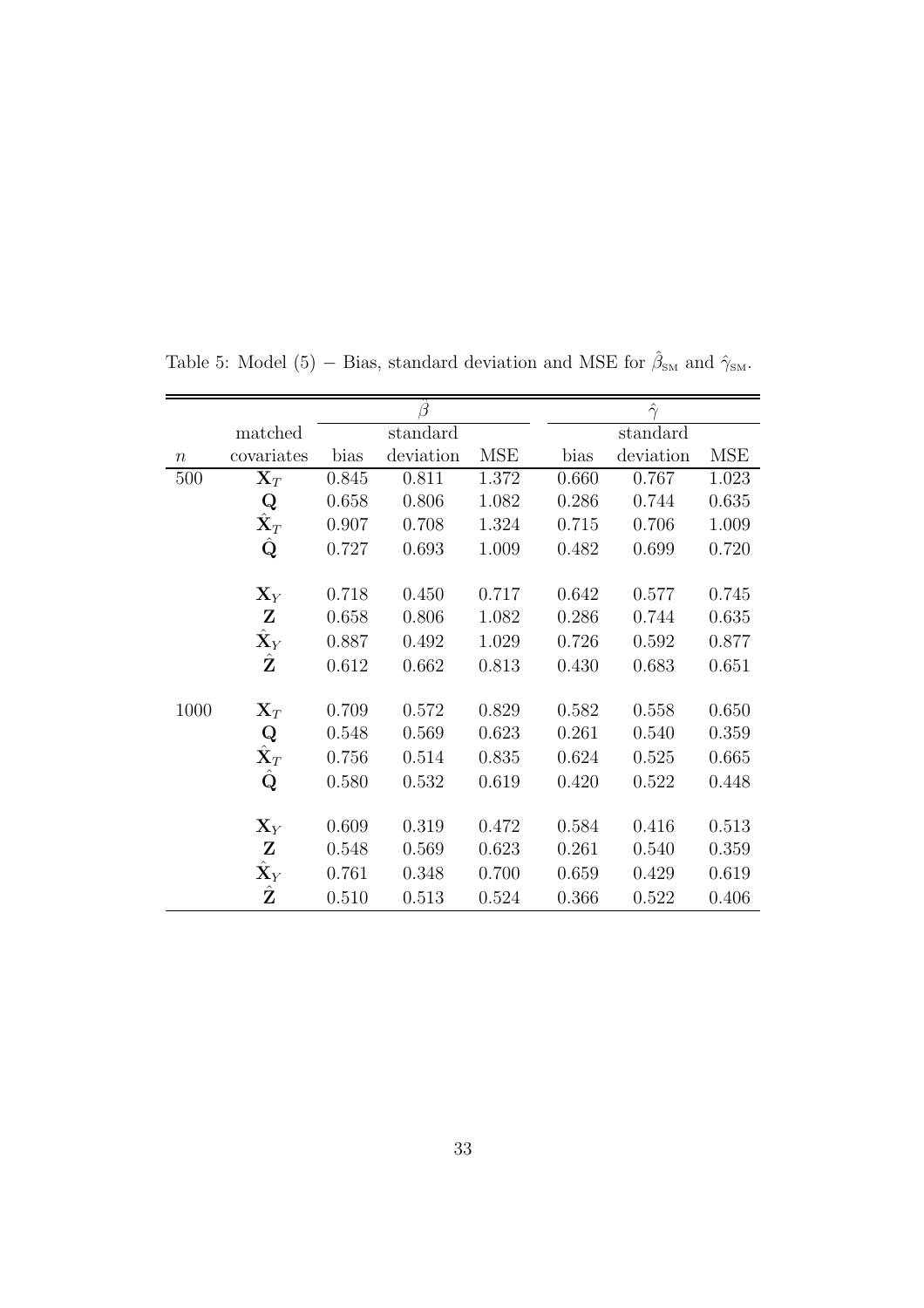|                  |                                         |       | В         |            |       | $\hat{\gamma}$ |            |
|------------------|-----------------------------------------|-------|-----------|------------|-------|----------------|------------|
|                  | matched                                 |       | standard  |            |       | standard       |            |
| $\boldsymbol{n}$ | covariates                              | bias  | deviation | <b>MSE</b> | bias  | deviation      | <b>MSE</b> |
| 500              | $\mathbf{X}_T$                          | 0.283 | 0.688     | 0.553      | 0.292 | 0.859          | 0.822      |
|                  | Q                                       | 0.226 | 0.679     | 0.513      | 0.178 | 0.856          | 0.764      |
|                  | $\hat{\mathbf{X}}_T$                    | 0.306 | 0.669     | 0.541      | 0.322 | 0.827          | 0.787      |
|                  | Q                                       | 0.270 | 0.670     | 0.521      | 0.274 | 0.842          | 0.783      |
|                  | $\mathbf{X}_Y$                          | 0.269 | 0.587     | 0.417      | 0.278 | 0.721          | 0.597      |
|                  | $\mathbf{Z}$                            | 0.120 | 0.651     | 0.438      | 0.130 | 0.807          | 0.668      |
|                  | $\hat{\mathbf{X}}_Y$                    | 0.317 | 0.611     | 0.474      | 0.318 | 0.741          | 0.649      |
|                  | $\hat{\mathbf{Z}}$                      | 0.209 | 0.660     | 0.479      | 0.224 | 0.809          | 0.704      |
| 1000             | $\mathbf{X}_T$                          | 0.227 | 0.499     | 0.300      | 0.216 | 0.615          | 0.424      |
|                  | $\mathbf Q$                             | 0.152 | 0.491     | 0.264      | 0.065 | 0.599          | 0.362      |
|                  | $\hat{\mathbf{X}}_T$ $\hat{\mathbf{Q}}$ | 0.256 | 0.478     | 0.294      | 0.246 | 0.598          | 0.418      |
|                  |                                         | 0.186 | 0.472     | 0.257      | 0.173 | 0.596          | 0.385      |
|                  | $\mathbf{X}_Y$                          | 0.204 | 0.416     | 0.215      | 0.209 | 0.514          | 0.308      |
|                  | $\mathbf{Z}$                            | 0.074 | 0.459     | 0.215      | 0.062 | 0.570          | 0.328      |
|                  | $\hat{\mathbf{X}}_Y$                    | 0.267 | 0.434     | 0.260      | 0.267 | 0.530          | 0.352      |
|                  | $\hat{\mathbf{Z}}$                      | 0.156 | 0.458     | 0.234      | 0.141 | 0.581          | 0.357      |

Table 6: Model (6) – Bias, standard deviation and MSE for  $\hat{\beta}_{\text{SM}}$  and  $\hat{\gamma}_{\text{SM}}$ .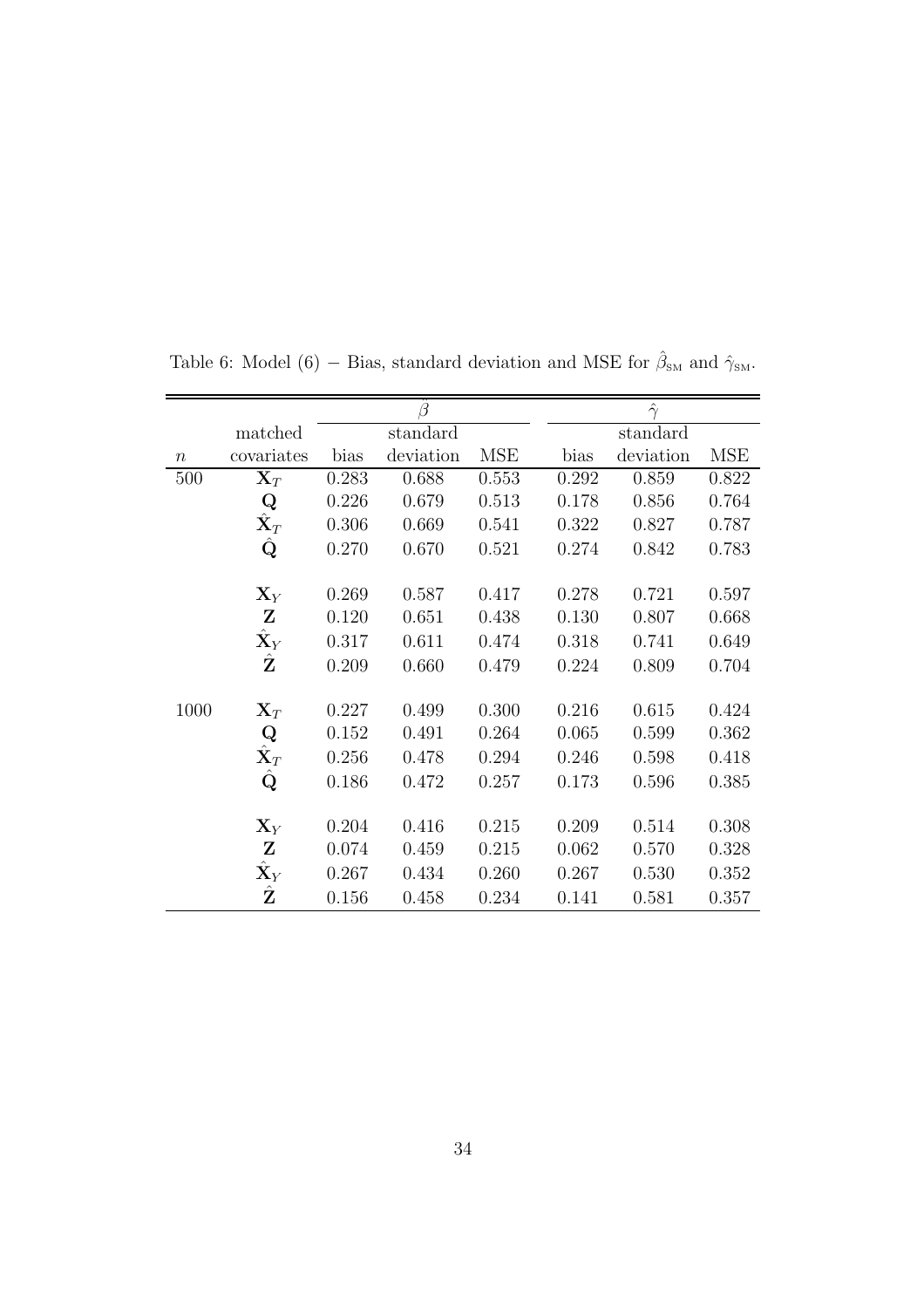|                  |                                            |          | $\hat{\beta}_{\text{IPW}}$ |            |          | $\hat{\gamma}_{\mathrm{IPW}}$ |            |
|------------------|--------------------------------------------|----------|----------------------------|------------|----------|-------------------------------|------------|
| $\boldsymbol{n}$ | covariates                                 | bias     | sd                         | <b>MSE</b> | bias     | sd                            | <b>MSE</b> |
| 500              | $\mathbf{X}_T$                             | 0.011    | 0.440                      | 0.194      | 0.020    | 0.612                         | 0.374      |
|                  | $\operatorname*{Q}_{\hat{\mathbf{X}}_{T}}$ | 0.014    | 0.355                      | 0.126      | 0.024    | 0.445                         | 0.199      |
|                  |                                            | 0.000    | 0.387                      | 0.150      | $-0.003$ | 0.579                         | 0.335      |
|                  | $\hat{\mathbf{Q}}$                         | $-0.002$ | 0.352                      | 0.124      | $-0.003$ | 0.521                         | 0.272      |
|                  |                                            |          |                            |            |          |                               |            |
|                  | $\mathbf{X}_Y$                             | 0.004    | 0.151                      | 0.023      | 0.006    | 0.279                         | 0.078      |
|                  | Z                                          | 0.002    | 0.305                      | 0.093      | 0.005    | 0.277                         | 0.077      |
|                  | $\hat{\mathbf{X}}_Y$                       | 0.003    | 0.206                      | 0.043      | 0.011    | 0.373                         | 0.139      |
|                  | $\hat{\mathbf{Z}}$                         | 0.015    | 0.299                      | 0.090      | 0.010    | 0.372                         | 0.138      |
|                  |                                            |          |                            |            |          |                               |            |
| 1000             | $\mathbf{X}_T$                             | $-0.013$ | 0.300                      | 0.090      | $-0.011$ | 0.413                         | 0.170      |
|                  |                                            | $-0.006$ | 0.247                      | 0.061      | $-0.004$ | 0.302                         | 0.091      |
|                  | $\operatorname*{Q}_{\hat{\mathbf{X}}_{T}}$ | $-0.001$ | 0.252                      | 0.064      | 0.000    | 0.379                         | 0.143      |
|                  | $\hat{\mathbf{Q}}$                         | 0.004    | 0.233                      | 0.054      | 0.005    | 0.334                         | 0.112      |
|                  |                                            |          |                            |            |          |                               |            |
|                  | $\mathbf{X}_Y$                             | 0.006    | 0.099                      | 0.010      | 0.006    | 0.176                         | 0.031      |
|                  | $\mathbf{Z}$                               | $-0.002$ | 0.202                      | 0.041      | 0.006    | 0.175                         | 0.031      |
|                  | $\hat{\mathbf{X}}_Y$                       | 0.002    | 0.136                      | 0.019      | 0.001    | 0.249                         | 0.062      |
|                  | $\hat{\textbf{Z}}$                         | 0.002    | 0.195                      | 0.038      | 0.000    | 0.248                         | 0.062      |

Table 7: Model (4) – Bias, standard deviation and MSE for  $\hat{\beta}_{\text{IPW}}$  and  $\hat{\gamma}_{\text{IPW}}$ .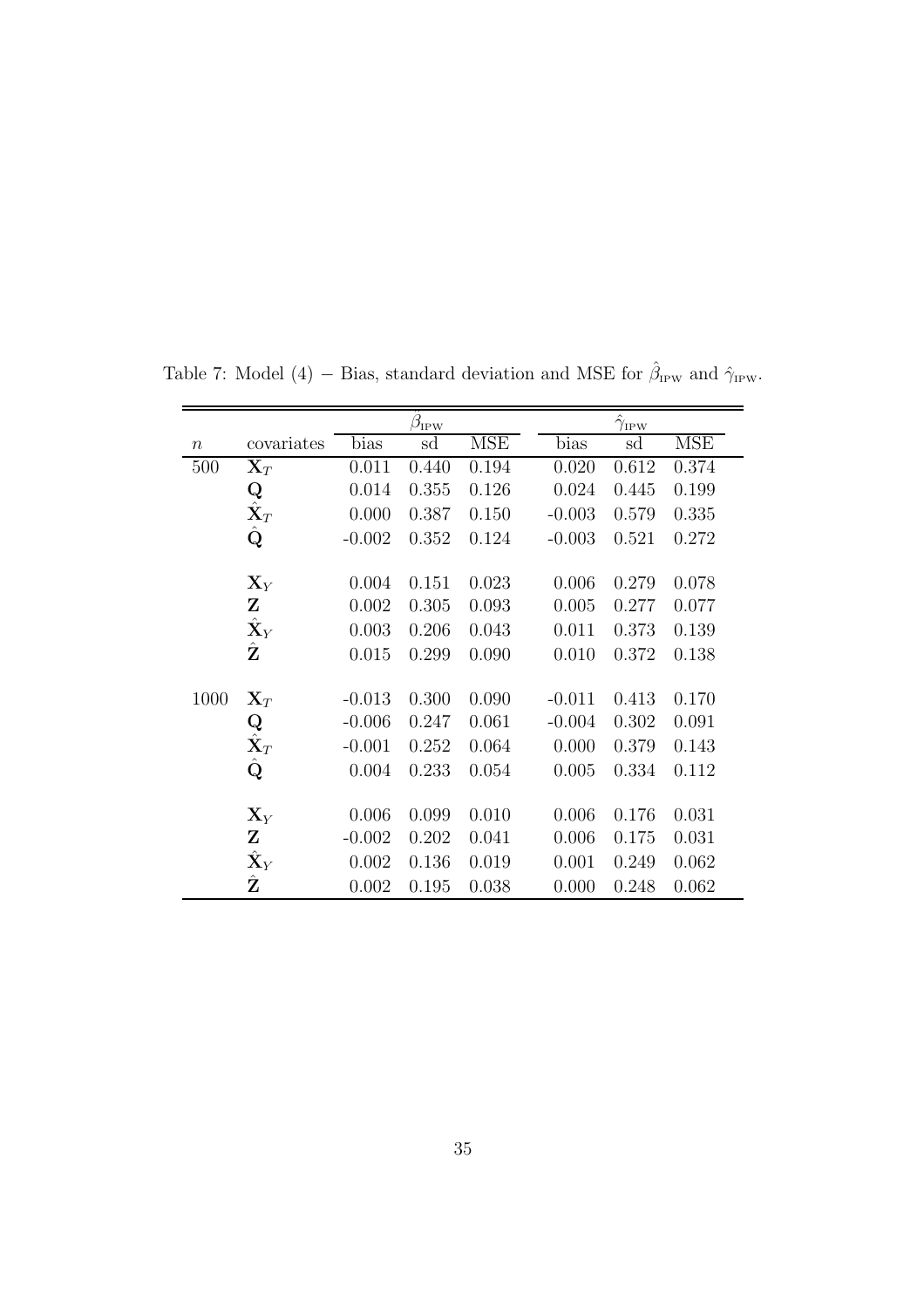|                  |                      |          | Ĝ         |            |       | $\hat{\gamma}$ |            |
|------------------|----------------------|----------|-----------|------------|-------|----------------|------------|
|                  | matched              |          | standard  |            |       | standard       |            |
| $\boldsymbol{n}$ | covariates           | bias     | deviation | <b>MSE</b> | bias  | deviation      | <b>MSE</b> |
| 500              | $\mathbf{X}_T$       | 0.008    | 0.848     | 0.719      | 0.011 | 0.908          | 0.823      |
|                  | $\bf Q$              | $-0.004$ | 0.714     | 0.509      | 0.003 | 0.761          | 0.578      |
|                  | $\hat{\mathbf{X}}_T$ | 0.023    | 0.767     | 0.588      | 0.019 | 0.858          | 0.736      |
|                  | $\hat{\mathbf{Q}}$   | 0.024    | 0.688     | 0.473      | 0.026 | 0.787          | 0.620      |
|                  |                      |          |           |            |       |                |            |
|                  | $\mathbf{X}_Y$       | 0.022    | 0.470     | 0.221      | 0.011 | 0.636          | 0.405      |
|                  | $\mathbf{Z}$         | $-0.004$ | 0.714     | 0.509      | 0.030 | 0.561          | 0.315      |
|                  | $\hat{\mathbf{X}}_Y$ | 0.035    | 0.543     | 0.296      | 0.020 | 0.696          | 0.484      |
|                  | $\hat{\mathbf{Z}}$   | 0.012    | 0.650     | 0.422      | 0.038 | 0.670          | 0.450      |
|                  |                      |          |           |            |       |                |            |
| 1000             | $\mathbf{X}_T$       | 0.000    | 0.588     | 0.345      | 0.030 | 0.643          | 0.414      |
|                  | Q                    | 0.011    | 0.521     | 0.272      | 0.041 | 0.551          | 0.305      |
|                  | $\hat{\mathbf{X}}_T$ | 0.001    | 0.537     | 0.288      | 0.027 | 0.613          | 0.376      |
|                  | $\hat{\mathbf{Q}}$   | 0.006    | 0.501     | 0.250      | 0.032 | 0.570          | 0.326      |
|                  |                      |          |           |            |       |                |            |
|                  | $\mathbf{X}_Y$       | 0.008    | 0.337     | 0.114      | 0.039 | 0.453          | 0.207      |
|                  | $\mathbf{Z}$         | 0.011    | 0.521     | 0.272      | 0.040 | 0.402          | 0.163      |
|                  | $\hat{\mathbf{X}}_Y$ | 0.010    | 0.373     | 0.139      | 0.038 | 0.503          | 0.254      |
|                  | $\hat{\mathbf{Z}}$   | 0.012    | 0.476     | 0.227      | 0.035 | 0.481          | 0.232      |

Table 8: Model (5) – Bias, standard deviation amd MSE for  $\hat{\beta}_{\text{IPW}}$  and  $\hat{\gamma}_{\text{IPW}}$ .